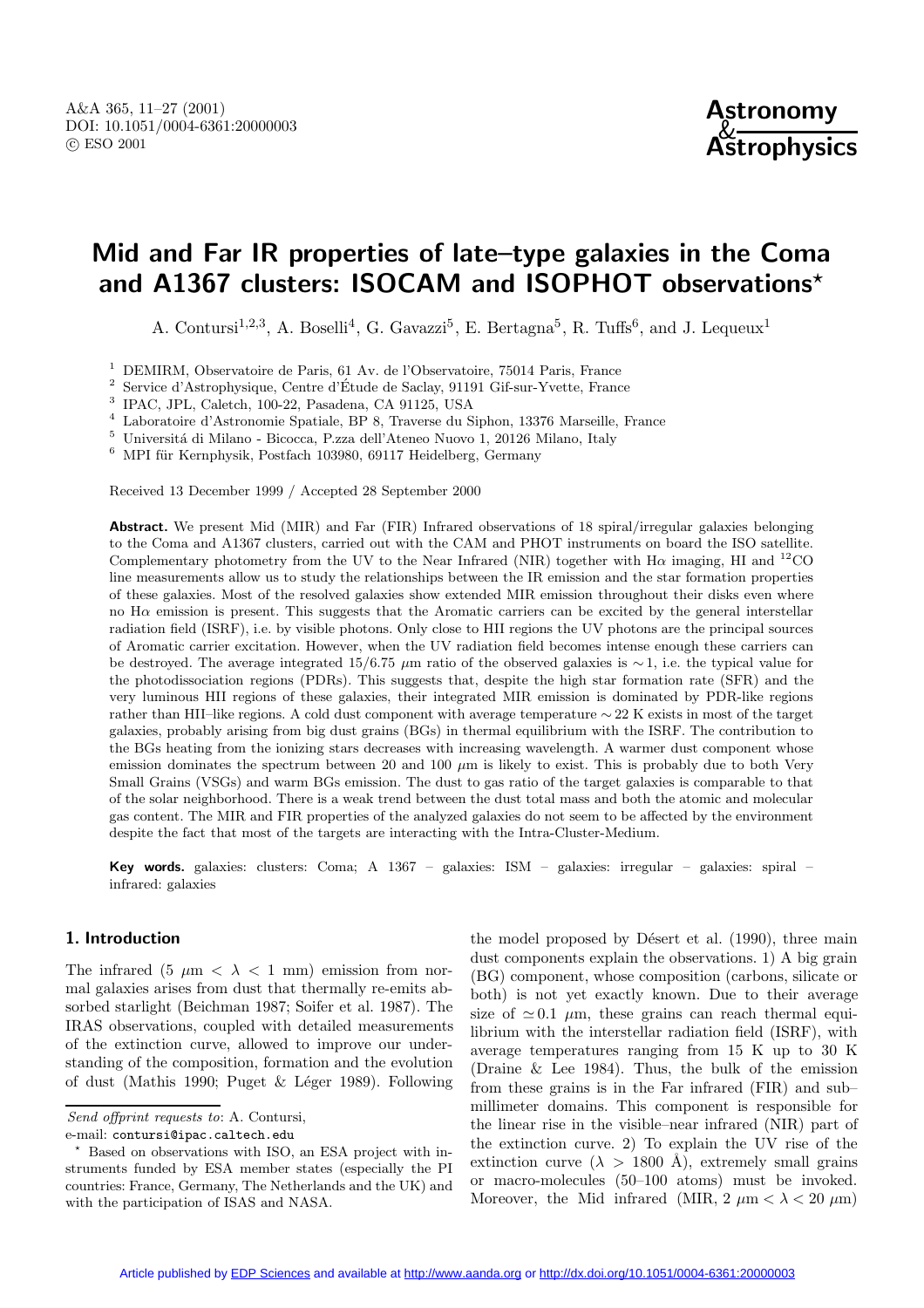emission spectra of the Galactic and extragalactic interstellar medium show emission bands certainly due to aromatic compounds, most likely Polycyclic Aromatic Hydrocarbons (PAHs) (Allamandola et al. 1989; Léger & Puget 1984; Puget & Léger 1989; Allamandola et al. 1999), excited by stochastic heating. For this reason, hereafter, we will refer to these MIR emission features as to the Aromatic Infrared bands (AIBs). One clear-cut result of the Infrared Space Observatory (ISO) observations (Kessler et al. 1996) was to show that AIBs are present in most of the Interstellar Medium's (ISM) phases, (cirrus, PDRs, low ionized medium, surface of molecular clouds) in the Milky Way and in external galaxies (Cesarsky et al. 1996b, 1996a; Boulanger et al. 1996; Laurent et al. 1999; Le Coupanec et al. 1999; Mirabel et al. 1990; Boulade et al. 1996; Helou et al. 2000). 3) BGs and AIBs carriers do not explain the excess at 25  $\mu$ m found by IRAS. It is for this reason that another component has been invoked: the very small grains (VSGs) (Désert et al. 1990). The real nature of these carriers is still unclear. They are probably carbonaceous but with larger sizes  $(10-100 \text{ Å})$  than the AIBs carriers. They are transiently heated, but the probability of absorbing another photon before they cool down is greater than for AIB carriers, bringing them closer to thermal equilibrium with the ISRF than are the AIBs carriers. Their emitting properties for a fixed grain radius change as a function of the ISRF: their  $\Delta T/T$  gets smaller as the ISRF increases, i.e. their emission spectrum approaches a thermal one for high ISRF (Draine & Anderson 1985).

An accurate analysis of the physical properties of the ISM can be done only once the heating sources of the dust components are unambiguously established. Devereux & Young (1990, 1993) and Devereux & Scowen (1994) claim that the FIR emission in nearby normal galaxies is primarily due to dust heated by OB stars. This result was particularly appealing since it gave a star formation rate tracer not affected by extinction. On the other hand, other authors (Helou 1986; Persson & Helou 1987; Walterbos & Schwering 1987; Rice et al. 1990; Xu & Helou 1996) found that the FIR emission in spiral galaxies is due to two components: one quiescent heated primarily by the general ISRF (cirrus component) and the other composed of dust closer to HII regions (active component). The cirrus contribution at FIR wavelengths in normal galaxies can be as high as 70%, depending on the morphological type: its contribution to the total FIR luminosity is higher in early type galaxies than in late-type galaxies (Sauvage & Thuan 1992). The cirrus component is characterized by lower IRAS 60/100 color temperatures than the active component. This is directly related to the fact that the infrared emission of the big grains in thermal equilibrium with the ISRF shifts systematically towards longer wavelengths as the dust temperature decreases. Thus, for normal galaxies, the peak of the big-grain emission occurs at wavelengths higher than the IRAS 100  $\mu$ m band. Moreover, the IRAS analysis of nearby resolved galaxies showed that the relative contribution of the active and cirrus component in galaxies depends on the relative space distribution of stars and dust. Even if the active component in late type spirals dominates the total FIR emission, the cirrus contribution can be important over the disk.

The environment can play a fundamental role on the dust properties of galaxies. Using SCUBA sub-millimeter observations of the nearby normal galaxy NGC 891 Israel et al. (1999) found a cold dust component at a temperature  $\sim$  21 K. For the same galaxy Alton et al. (2000) found that, though the bulk of the sub-millimeter emission is associated with the molecular gas, it extends beyond the optical radius, where it follows the distribution of the neutral HI gas. This dust component could be easily removed during the ram pressure stripping process occurring on cluster galaxies. Previous IRAS analyses of cluster galaxies gave ambiguous results: Bicay & Giovanelli (1987) found that HI deficient and not deficient galaxies have comparable dust masses. Conversely, Doyon & Joseph (1995) found that galaxies belonging to the Virgo cluster core, are dust-deficient.

To study the relative contribution of the cirrus and active components in spiral galaxies as well as the environmental effects on their dust content, we prepared a coherent program of observations with the ISO satellite aimed at studying the properties of the ISM in various regions in the Milky Way, in nearby resolved galaxies such as the Magellanic Clouds, M 31, M 51, M 101, in a large sample of optically selected galaxies in the Virgo cluster and of star forming galaxies in the Coma supercluster. The present paper reports the ISO observations of 18 late-type galaxies belonging to the Coma and A1367 clusters. The sample includes objects with peculiarities suggesting a recent interaction with the environment, thus it should represent an ideal test-bed to see if the cold dust is somehow perturbed by the galaxy-IGM interaction.

The paper is organized as follows: the sample is presented in Sect. 2, the observations and data reduction in Sect. 3, the results and discussion in Sects. 4 and 5 respectively and the conclusions are summarized in Sect. 6.

## **2. The sample**

We present ISO observations of 18 late–type galaxies that lie within  $2^0$  or  $1^0$  projected radial distance from the X-ray centers of the Coma and A1367 clusters, respectively. Most of the observed galaxies are high star forming systems with peculiar or irregular morphology. Fourteen out of eighteen observed galaxies were selected for their blue color indices, i.e.  $(B - H) \leq 2.75$ , among the cluster members with S/Irr morphology previously detected by IRAS at 60  $\mu$ m. The remaining 4 targets, which do not satisfy the above criterion, were selected among less actively star-forming late-type members of the two clusters, which nevertheless show interesting structural properties, such as a strong HI deficiency (CGCG 160088, CGCG 160095, CGCG 160260; Sullivan et al. 1981) or asymmetry in their HI (CGCG 160026; Gavazzi et al. 1989) and H $\alpha$  distributions (CGCG 160026 and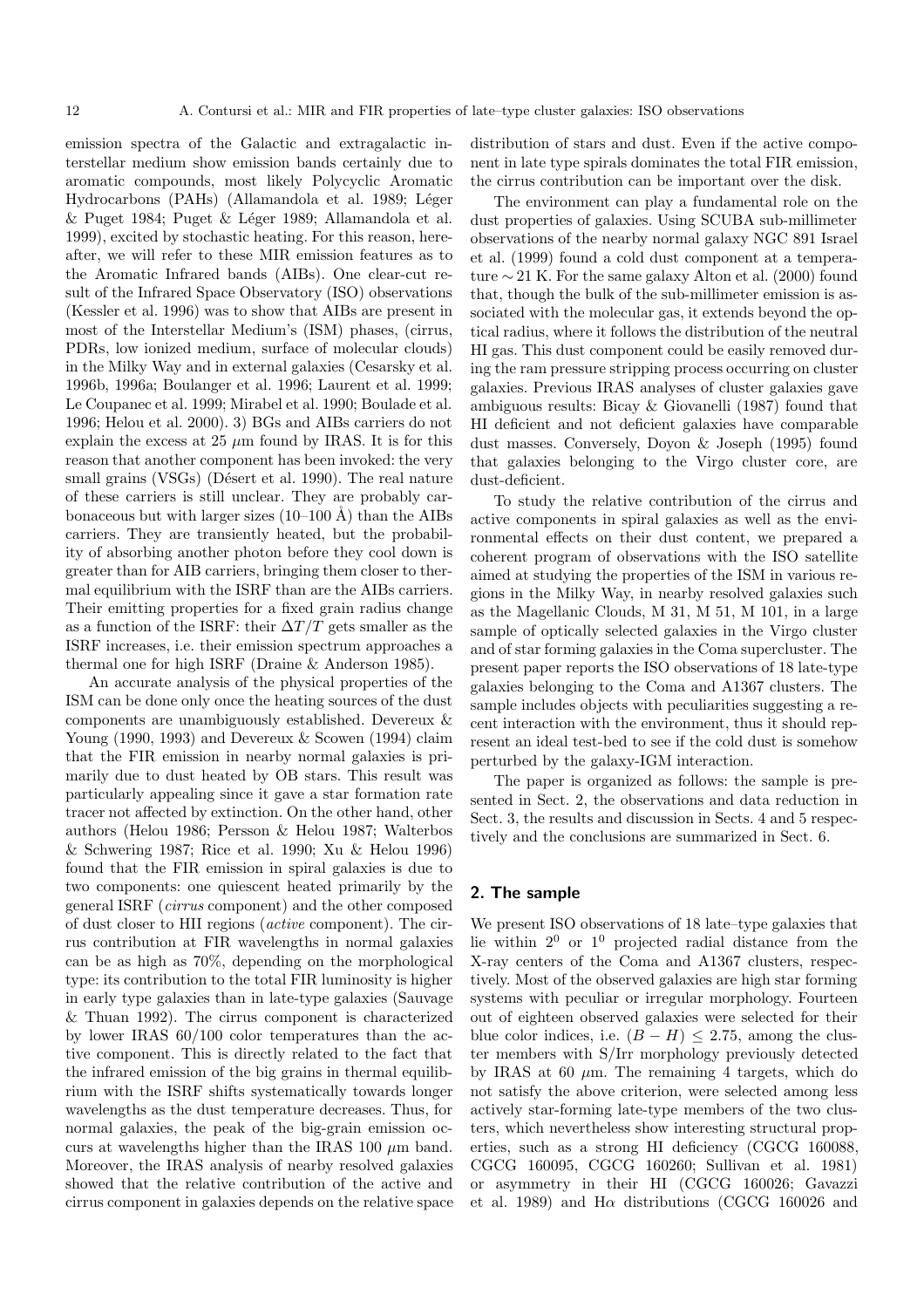**Table 1.** The target galaxies

| CGCG   | $_{\rm UGC}$             | $_{\rm NGC-IC}$          | RA(2000)              | Dec(2000)                    | type        | $\boldsymbol{a}$ | $\boldsymbol{b}$ | $m_{\rm pg}$ | <i>Vhel</i> | $\theta$ | Memb  |
|--------|--------------------------|--------------------------|-----------------------|------------------------------|-------------|------------------|------------------|--------------|-------------|----------|-------|
|        |                          |                          | ${\bf h}$ m s         | $^{\prime\prime}$<br>$\circ$ |             | $\prime$         | $\prime$         | mag          | $km s^{-1}$ | $\circ$  |       |
| (1)    | (2)                      | (3)                      | (4)                   | (5)                          | (6)         | (7)              | (8)              | (9)          | (10)        | (11)     | (12)  |
| 97062  | $\overline{\phantom{m}}$ | $\overline{\phantom{m}}$ | 42 14.64<br>11        | 58<br>32.5<br>19             | Irr         | 1.07             | 0.40             | 15.5         | 7809        | 0.53     | A1367 |
| 97073  |                          |                          | 42<br>56.43<br>11     | 59.1<br>19<br>57             | Irr         | 0.76             | 0.74             | 15.6         | 7290        | 0.37     | A1367 |
| 97079  |                          | $\qquad \qquad$          | 43<br>13.35<br>11     | 16.5<br>$00\,$<br>20         | Irr         | 0.75             | 0.45             | 15.7         | 6996        | 0.33     | A1367 |
| 97087  | 6697                     |                          | 43<br>48.78<br>11     | 58<br>09.8<br>19             | Irr         | 2.00             | 0.50             | 14.3         | 6735        | 0.20     | A1367 |
| 97138  |                          |                          | 45<br>44.77<br>11     | 51.2<br>29<br>01             | Irr         | 0.75             | 0.64             | 15.5         | 5317        | 0.38     | A1367 |
| 160020 | $\qquad \qquad -$        |                          | 12<br>56<br>06.05     | 40.0<br>27<br>40             | Irr         | 0.66             | 0.32             | 15.5         | 4968        | 0.90     | Coma? |
| 160026 | $\overline{\phantom{0}}$ | <b>I3913</b>             | 56<br>28.56<br>12     | 29.2<br>17<br>27             | Sc          | 0.85             | 0.55             | 15.5         | 7545        | 1.03     | Coma  |
| 160055 | 8082                     | N4848                    | 05.55<br>12<br>58     | 32.9<br>28<br>14             | Irr         | 1.51             | 0.58             | 14.2         | 7164        | 0.48     | Coma  |
| 160067 |                          |                          | 58<br>37.17<br>12     | 36.0<br>27<br>10             | Irr         | 0.56             | 0.52             | 15.4         | 7653        | 0.85     | Coma  |
| 160076 | $\overline{\phantom{0}}$ |                          | 12<br>59<br>40.23     | 51.3<br>37<br>28             | $_{\rm Sc}$ | 0.64             | 0.60             | 15.6         | 5321        | 0.65     | Coma  |
| 160086 |                          |                          | 33.58<br>13<br>$00\,$ | 38<br>14.3<br>27             | Irr         | 0.75             | 0.54             | 15.4         | 7499        | 0.37     | Coma  |
| 160088 | 8118                     | <b>I842</b>              | 39.63<br>13<br>$00\,$ | 11.2<br>29<br>01             | Sb          | 1.12             | 0.64             | 14.6         | 7287        | 1.05     | Coma  |
| 160095 | 8134                     | N4921                    | 13<br>25.99<br>01     | 53<br>09.5<br>27             | Sb          | 2.28             | 2.23             | 13.7         | 5482        | 0.35     | Coma  |
| 160127 | $\overline{\phantom{0}}$ |                          | 13<br>26.46<br>04     | 16.8<br>18<br>27             | Sc          | 0.95             | 0.64             | 15.5         | 5500        | 1.21     | Coma  |
| 160128 | $\overline{\phantom{0}}$ |                          | 22.57<br>13<br>04     | 38.6<br>48<br>28             | Irr         | 0.63             | 0.62             | 15.3         | 8066        | 1.29     | Coma  |
| 160139 | $\overline{\phantom{0}}$ |                          | 37.92<br>13<br>06     | 59.1<br>28<br>50             | Irr         | 1.22             | 0.64             | 15.0         | 4749        | 1.71     | Coma? |
| 160252 |                          | I4090                    | 13<br>38.16<br>$00\,$ | 03<br>25.3<br>28             | Irr         | 0.85             | 0.36             | 15.1         | 7718        | 0.18     | Coma  |
| 160260 | 8128                     | N4911                    | 13 00<br>56.10        | 25.6<br>27 47                | Sa          | 1.89             | 1.50             | 13.7         | 7985        | 0.3      | Coma  |

CGCG 160088; Gavazzi et al. 1998) that could suggest a dynamical interaction with the intracluster medium (ICM).

All but two (CGCG 160020 and CGCG 160139) are cluster members according to the criterion given by Gavazzi et al. (1995a): the combination of their recessional velocity and projected distance from the clusters are such that they lie within the "caustics" associated with the cluster potential wells. The memberships of the two remaining objects are uncertain due to their low recessional velocities (4968 and 4749 km s<sup>-1</sup> respectively). It should be emphasized that, beside the criteria given above, the present sample has not been selected according to an optical completeness criterion.

Table 1 lists the general properties of the target galaxies as follows:

Columns 1, 2 and 3: CGCG (Zwicky 1961-68), UGC (Nilson 1973); and NGC/IC designations;

Columns 4 and 5: celestial coordinates (J2000);

Column 6: morphological types. The Irr designation stands for relatively optical bright  $(M_B < -19)$  galaxies with a peculiar morphology;

Columns 7 and 8: major and minor diameters in arcmin at the 25th B isophotal magnitude;

Column 9: photographic magnitude  $m_p$  as reported in the CGCG;

Column 10: heliocentric velocity in km s<sup>-1</sup>;

Column 11: projected distances from the respective X-ray centers in degrees;

Column 12: Belonging cluster. The assumed distances for Coma and A1367 are 69 and 65 Mpc respectively  $(H_0 = 100 \text{ km s}^{-1} \text{Mpc}^{-1}).$ 

Data from the radio centimetric to the UV are also available and they are listed in Table 2.

Column 1: CGCG name;

Columns 2, 3 and 4: IRAS flux in Jy at 100, 60 and 25  $\mu$ m (Bicay & Giovanelli 1987; Lari, private communication); Columns 5, 6 and 7: K, H and J magnitudes (Gavazzi  $\&$ 

Boselli 1996);

Columns 8, 9 and 10:  $V$ ,  $B$  and  $U$  magnitudes (Gavazzi & Boselli 1996);

*Column 11:* UV flux at 2000 Å (Donas et al. 1990, 1995); All but the UV magnitudes are corrected for internal extinction following Gavazzi & Boselli (1996);

Column 12: H $\alpha$  Equivalent Width (E.W.) (Gavazzi et al. 1998 and references therein);

*Column 13:* the logarithm of the HI mass (in  $M_{\odot}$ ) (Gavazzi et al. 1989);

 $Column 14$ : the HI deficiency parameter as defined in Giovanelli & Haynes (1985);

*Column 15:* the logarithm of the  $M_{\rm H_2}$  mass (in  $M_{\odot}$ ). H<sub>2</sub> masses were derived from  $CO(1-0)$  line measurements assuming, as in Boselli et al. (1997b), a CO-H<sub>2</sub> conversion factor  $X$ :

$$
X = 2.3 \, 10^{20} \, \text{mol cm}^{-2} \, (\text{K km s}^{-1})^{-1}.
$$
 (1)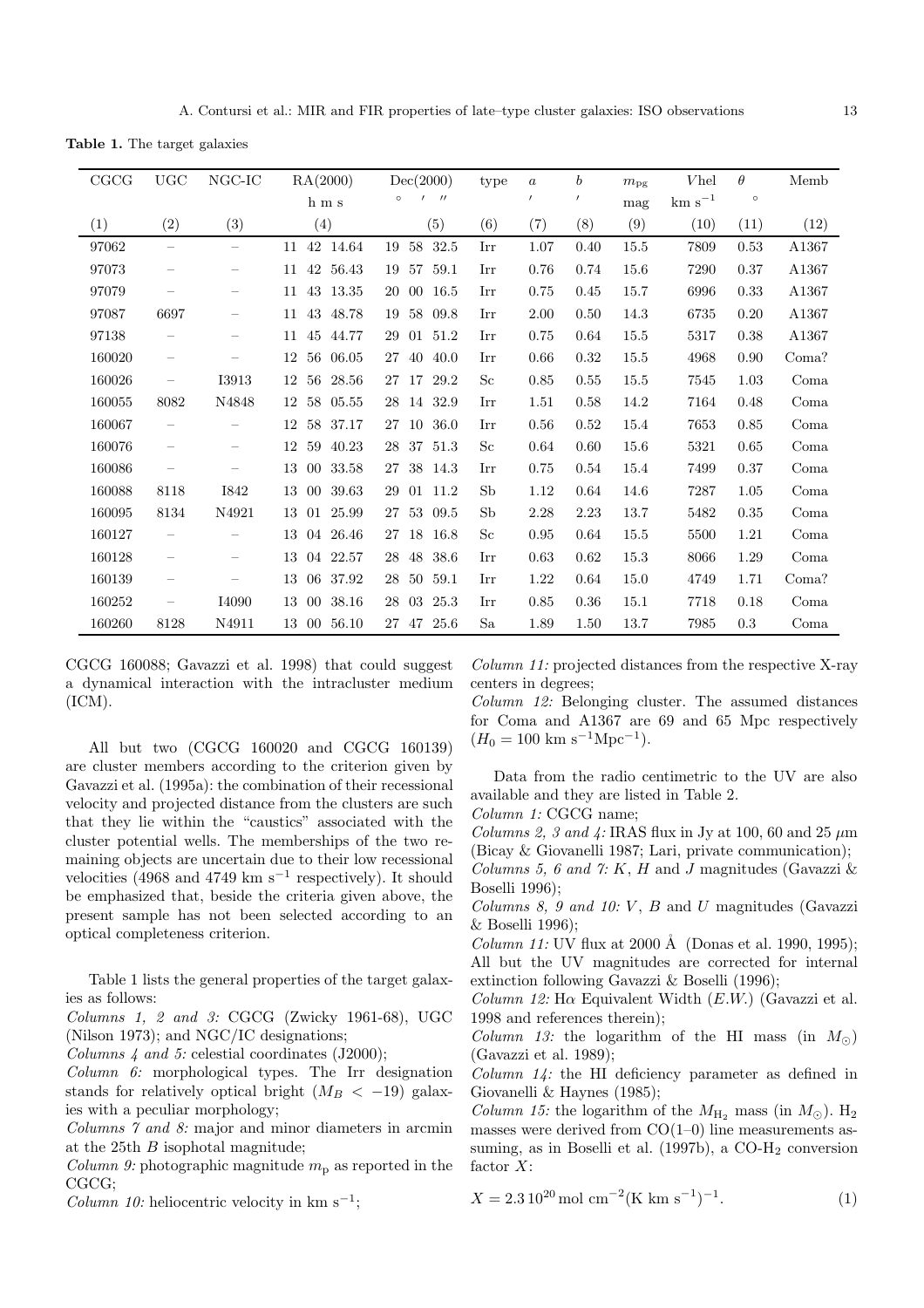**Table 2.** Photometric parameters of the target galaxies

|        | CGCG 100 $\mu$ m 60 $\mu$ m 25 $\mu$ m |      |                 | K    | H        | J   | V              | $\boldsymbol{B}$                          | $U_{-}$           |          |                |             |         | UV H $\alpha$ E.W. Log M <sub>HI</sub> Def <sub>HI</sub> Log M <sub>H<sub>2</sub></sub> |
|--------|----------------------------------------|------|-----------------|------|----------|-----|----------------|-------------------------------------------|-------------------|----------|----------------|-------------|---------|-----------------------------------------------------------------------------------------|
|        | Jy                                     | Jy   | Jy              | mag  | mag      | mag | mag            | mag                                       | mag               | mag      | Å              | $M_{\odot}$ |         | $M_{\odot}$                                                                             |
| (1)    | (2)                                    | (3)  | (4)             | (5)  | (6)      | (7) | (8)            | (9)                                       | (10)              | (11)     | (12)           | (13)        | (14)    | (15)                                                                                    |
| 97062  | < 0.37                                 |      | 0.28 < 0.14     |      | $-12.65$ |     | $-14.42$       |                                           | 14.71 14.62 15.00 |          | 49             | 9.03        | 0.41    | < 8.39                                                                                  |
| 97073  | ${}< 0.37$                             |      | $0.20 \le 0.14$ |      |          |     |                | 12.98 13.28 13.92 15.32 15.71 15.57 14.60 |                   |          | 94             | 9.02        | 0.24    | 8.81                                                                                    |
| 97079  | 0.65                                   |      | 0.39 < 0.14     |      |          |     |                | 13.24 13.40 14.04 15.04 15.41 14.89 14.20 |                   |          | 137            | 8.82        | 0.35    | 8.70                                                                                    |
| 97087  | 3.41                                   | 1.58 | 0.28            |      |          |     |                | 10.54 10.72 11.39 12.60 12.90 12.43 12.70 |                   |          | 74             | 9.54        | 0.29    | 9.53                                                                                    |
| 97138  | ${}< 0.37$                             |      | $0.22 \le 0.14$ |      | $-13.41$ |     |                | $- 14.98$ 15.38 15.20 14.20               |                   |          | 64             | 9.39        | $-0.12$ | < 8.20                                                                                  |
| 160020 | 1.05                                   |      | 0.65 < 0.11     |      | $-12.98$ |     |                | $-14.71$ 14.94                            |                   | $-14.90$ | 35             | 8.64        | 0.59    | 8.46                                                                                    |
| 160026 | 0.44                                   |      | 0.26 < 0.11     |      | $-12.54$ |     |                | $-14.83$ 15.42 15.37 15.30                |                   |          | 33             | 9.00        | 0.25    | 8.61                                                                                    |
| 160055 | 2.75                                   | 1.40 | 0.30            |      |          |     |                | 10.40 10.78 11.29 13.22 13.75 13.66 13.80 |                   |          | 34             | 9.05        | 0.55    | 9.19                                                                                    |
| 160067 | 0.83                                   |      | 0.45 < 0.11     |      | $-13.02$ |     |                | $-15.16$ 15.49 15.27 14.70                |                   |          | 75             | 9.09        | 0.05    | 8.87                                                                                    |
| 160076 | 0.17                                   |      | $0.13 \le 0.14$ |      | $-13.63$ |     |                | $-15.42$ 15.74 15.54 14.60                |                   |          | 47             | 9.35        | $-0.34$ | $\sim$ $-$                                                                              |
| 160086 | 0.46                                   |      | 0.15 < 0.11     |      |          |     |                | 13.14 13.16 14.05 15.13 15.45 15.20 14.90 |                   |          | 39             | 8.45        | 0.86    | 7.86                                                                                    |
| 160088 | 0.88                                   | 0.25 | 0.21            |      | $-11.06$ |     |                | $-13.67$ 14.33 14.54 15.24                |                   |          | 15             | 9.07        | 0.47    | 9.10                                                                                    |
| 160095 | 0.67                                   |      | $0.23 \le 0.14$ | 9.26 |          |     |                | 9.46 10.21 12.50 13.42 13.94 14.90        |                   |          | $\overline{4}$ | 9.04        | 0.85    | 9.29                                                                                    |
| 160127 | 0.44                                   |      | 0.23 < 0.11     |      | $-13.27$ |     |                | $-14.82$ 15.23 15.04                      |                   |          | 68             | 9.42        | $-0.08$ | < 8.38                                                                                  |
| 160128 | 0.44                                   |      | 0.22 < 0.11     |      | $-13.50$ |     | $-15.17$ 15.47 |                                           |                   | $-14.10$ | 79             | 9.31        | $-0.25$ | 8.60                                                                                    |
| 160139 | 0.58                                   |      | 0.36 < 0.11     |      | $-13.07$ |     |                | $-14.16$ 14.61 14.17 13.97                |                   |          | 53             | 9.67        | $-0.09$ | 8.32                                                                                    |
| 160252 | 2.64                                   | 1.38 | 0.15            |      |          |     |                | 11.62 12.08 12.62 14.04 14.52 14.17 14.80 |                   |          | 35             | 8.72        | 0.66    | 9.13                                                                                    |
| 160260 | 2.46                                   |      | 0.78 < 0.11     |      |          |     |                | 9.82 10.02 10.79 12.70 13.48 13.83 14.70  |                   |          | 8              | 8.90        | 0.87    | 9.44                                                                                    |

#### **3. ISO observations and data reduction**

## 3.1. ISOCAM data

ISOCAM (Cesarsky et al. 1996) observations were taken in June 1996, through the two broad band filters LW2  $(5-8.5 \mu m)$  and LW3 (12–18  $\mu$ m), with a pixel size of  $6''/pixel$ . The effective angular resolution is approximately  $6''$  and  $8''$  for LW2 and LW3, respectively. Images are mosaics of  $2 \times 2$  raster positions obtained in the microscanning mode with shifts of 10 pixels  $(60'')$  along both x and y directions. The final image size is of  $42 \times 42$  pixels, corresponding to a total field of view of  $4.2' \times 4.2'$ . The central  $22 \times 22$  pixels of the final image, containing the targets, were sampled 4 times. Three galaxies (CGCG 160055, CGCG 160095 and CGCG 160252) were re-observed in July 1997. CGCG 160055 and CGCG 160252 were observed with the LW2 filter using a pixel size equal to  $3''/\text{pixel}$ . CGCG 160095 was observed with both the LW2 and LW3 filters and  $6''/pixel$  size mode. These images are mosaics of  $4 \times 4$  raster positions obtained in microscanning mode with shifts of 8 pixels along both  $x$  and  $y$  directions. Thus, the total fields of view is equal to  $2.8' \times 2.8'$ for CGCG 160055 and CGCG 160252 and  $5.6' \times 5.6'$ for CGCG 160095. All observations (June 1996 and July 1997) were performed with an elementary integration time of 5.04 s and a gain of 2. For all June 1996 observations the number of integrations for each raster position is  $\simeq$  10. This number was doubled for the first raster position to allow for the detector stabilization. The July 1997

observations were obtained with  $\simeq 20$  exposures per raster position, except for the first position  $(\simeq 40)$ .

The data reduction was performed with the CAM Interactive Analysis  $(CIA)^1$  software. For each raster position a flat field was obtained from the median of the remaining raster positions. To correct for glitches we used the multi–resolution method (Starck et al. 1999): events that change more rapidly than a given time scale and with fluxes higher (or lower) than  $n$  times the rms are considered glitches and they are masked. To make sure that none of the sources are recognized as a glitch, we chose  $n = 5$  and t such that  $2<sup>t</sup>$  is less than the number of readouts for each position in the sky. The main difficulty in the reduction of ISOCAM images is that of properly accounting for the time hysteresis of the detector. The initial pixel response to an incoming flux  $(I_i)$  is in fact such that  $I(t_0) = f \cdot I_i$  with  $0 < f < 1$ . The correct intensity  $I_i$  is reached only after some stabilization time, which varies from pixel to pixel and depends on the "history" of each pixel. The transient behavior is very difficult to model because it is non linear to the incoming radiation. To correct data for the transient effects we used the inversion model developed at the  $Institut\ d'Astrophysique$ Spatiale (Abergel et al. 1996; Starck et al. 1999). This method assumes that 1) the initial pixel response is  $60\%$ of the real flux and 2) the stabilization time decreases

<sup>1</sup> CIA is a joint development by the ESA Astrophysics Division and the ISOCAM consortium let by ISOCAM PI, C. Cesarsky, Direction des Sciences de la Matière, C.E.A., France.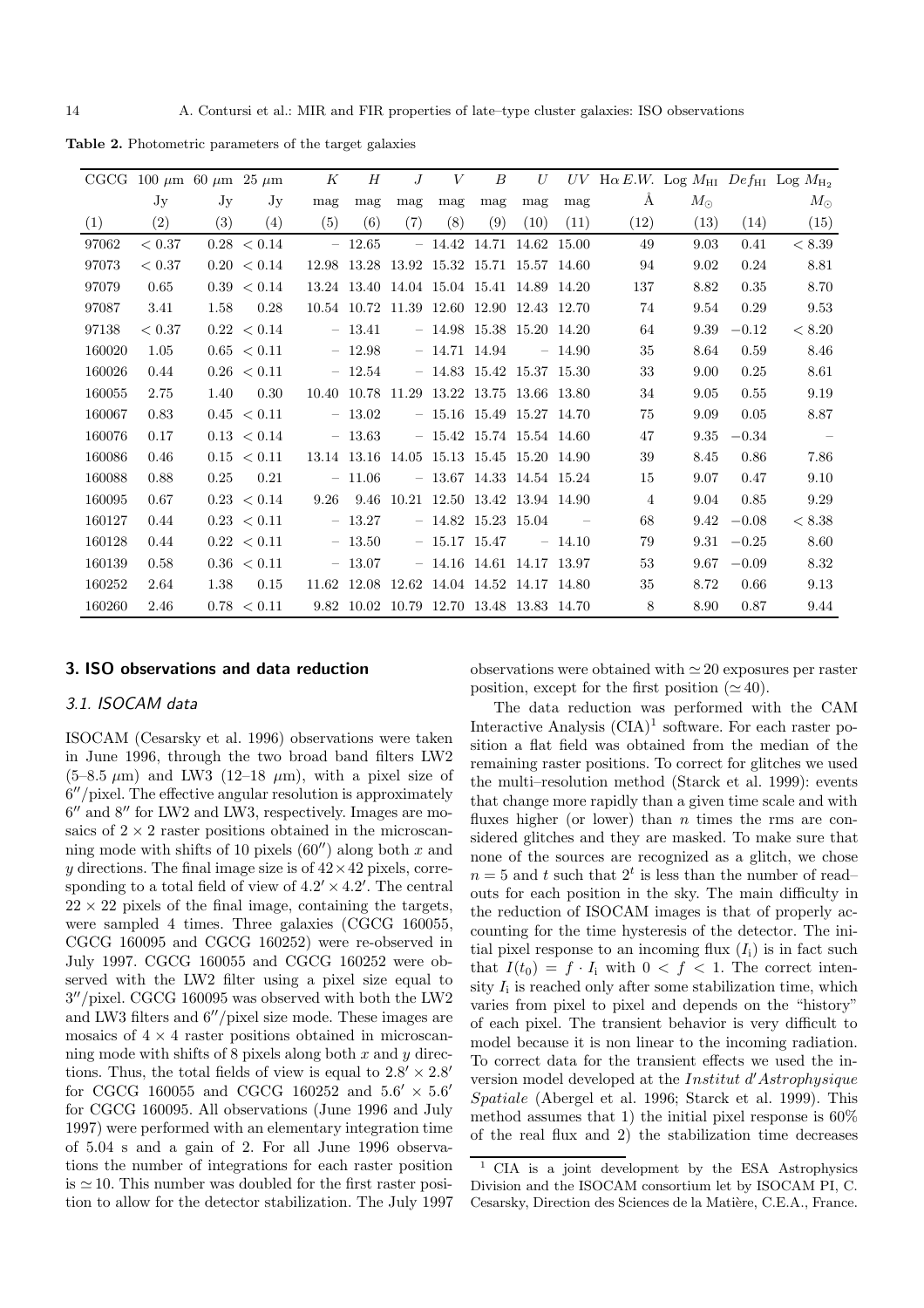as the incoming flux increases and it depends on the pixel previous history. As this method fails in the first read–outs for the lack of previous data, we have masked some first read-outs. The number of masked frames changes slightly from observation to observation, depending on how much time the stabilization takes (i.e. from the history of previous observations). Finally, only images taken in the LW2 filter were further corrected for the effect of a large spatial scale transient in order to obtain uniform background levels at each raster position. Assuming the background level of the last raster position correct, we normalize the background of the remaining raster positions to this level. We checked that this procedure produces more uniform background levels throughout the image without affecting the target flux. We remark that the ISOCAM data reduction is still preliminary. A better comprehension of the transient behavior of the detector will allow us to reduce the uncertainties associated with the present photometric measurements, which are estimated to be  $\sim$  30%.

## 3.2. ISOPHOT data

Observations were made with the ISOPHOT (Lemke et al. 1996) instrument in the period 18 June 1996 to 2 July 1996, using the C100 and C200 detector arrays. Only data taken with the  $2\times 2$  pixel C200 detector array are reported here. As each galaxy could be contained within the  $180'' \times$  $180''$  field of view of the array, each was observed in a single spacecraft pointing. During the pointing the focal plane chopper was used to alternate between exposures of the centrally positioned target and exposures of a reference field offset by  $-180''$  in the spacecraft Y dimension. This placed the reference field between 198 and 210 degrees E of N for the encountered combinations of range of epoch and position. Data was taken using the filter sequence C200, C120 and finally C160 for each galaxy pointing. Rectangular approximations to the bandpasses of these filters are 170–238, 95–142 and 130–218  $\mu$ m, respectively. Typically, for each filter 16 s were spent on source and 16 s off source, split between 4 chopper cycles.

Version 7.3.2 of the ISOPHOT Interactive Analysis package PIA (Gabriel et al. 1997) was used to linearize the detector response, remove the dark current, and to convert the signal from engineering units into MJy/steradian. For the latter, standard (library) detector responsivities were used, as the detector never equilibrate in response to the illumination with the on–board calibration source. The derived brightness towards the reference position were found to be scattered with an rms of some 20% of the expected signal, which is predicted to be dominated by the smooth zodiacal light, rather than structured cirrus emission even at the wavelengths observed. This scatter is an indication of the absolute calibration accuracy of the observations. The systematic variation in detector responsivity during the sequential measurements in the filters should however be substantially smaller than that between

observations of galaxies, resulting in a more accurate determination of galactic color.

To derive the source flux densities, account must be taken of signal losses due to detector hysteresis in the chop cycle, the presence of source emission in the reference position due to diffraction, and the effect of the socalled "vignetting" on the illumination of the detector array. Furthermore, due to the strong undersampling of the four pixels on the on source position, symmetrical about the galaxy with no pixel pointing directly at the galaxy, the derivation of integrated flux densities is strongly dependent on the beam response pattern assumed. The combined effect of these factors means that integrated flux densities derived from a simple-minded subtraction of the reference signals from the source signals followed by a summation of the on-source signals from the 4 detector pixels are too low by some 100%.

The strategy adopted to derive the source flux was therefore to simulate the response of the detector to a point source on a flat background until the simulated signals matched the observed signals as a function of the point source flux density and background brightness. The assumption of a point source is reasonable when the FWHM beamsize of c.a.  $100''$  is compared with the anticipated extent of the FIR emission of less than half of the extent to the 25th  $B$  magnitude (cf. Table 1). In the simulations beams in each filter were taken from the calibration data accompanying PIA. Correction factors for "vignetting" were derived from specific calibration measurements of this effect using the C160 filter (target identifier  $TDT = 1104203$  and assumed to hold for all three filters. In simulating the detector hysteresis the Fouks-Schubert model for the response of the detector to illumination steps (Schubert et al. 1995) was adopted, using a  $\beta$ parameter of 0.85 and adapting the exponential time constant to the observed responsivity variation after switch on of the focal plane calibration sources.

Some verification of the flux densities derived from the overall simulation procedure is given by the fact that the photometry in the  $C_{120}$  filter agrees within the errors with that seen in the spectrally overlapping IRAS 100 micron filter for those sources detected with IRAS, with a  $100/120 \mu m$  ratio of 1.0. The total PHOT error on the density flux are estimated to be  $\simeq 30\%$ . To check the consistency of the PHOT flux we plot in Fig. 1 the  $F_{120}$  as function of  $F_{100}$ . The IRAS 100  $\mu$ m filter ranges from 65 to 145  $\mu$ m and the  $C_{200}$  PHOT filter at 120  $\mu$ m from 95 to 142  $\mu$ m. Thus, these two filters have significant overlap. The solid line in the figure represents the one-to-one correlation. The formal regression gives a slope of  $0.87 \pm 0.1$ . However the error budget, which is dominated by the ISOPHOT errors (30%), allows us to conclude that the IRAS and ISOPHOT flux agree within the errors.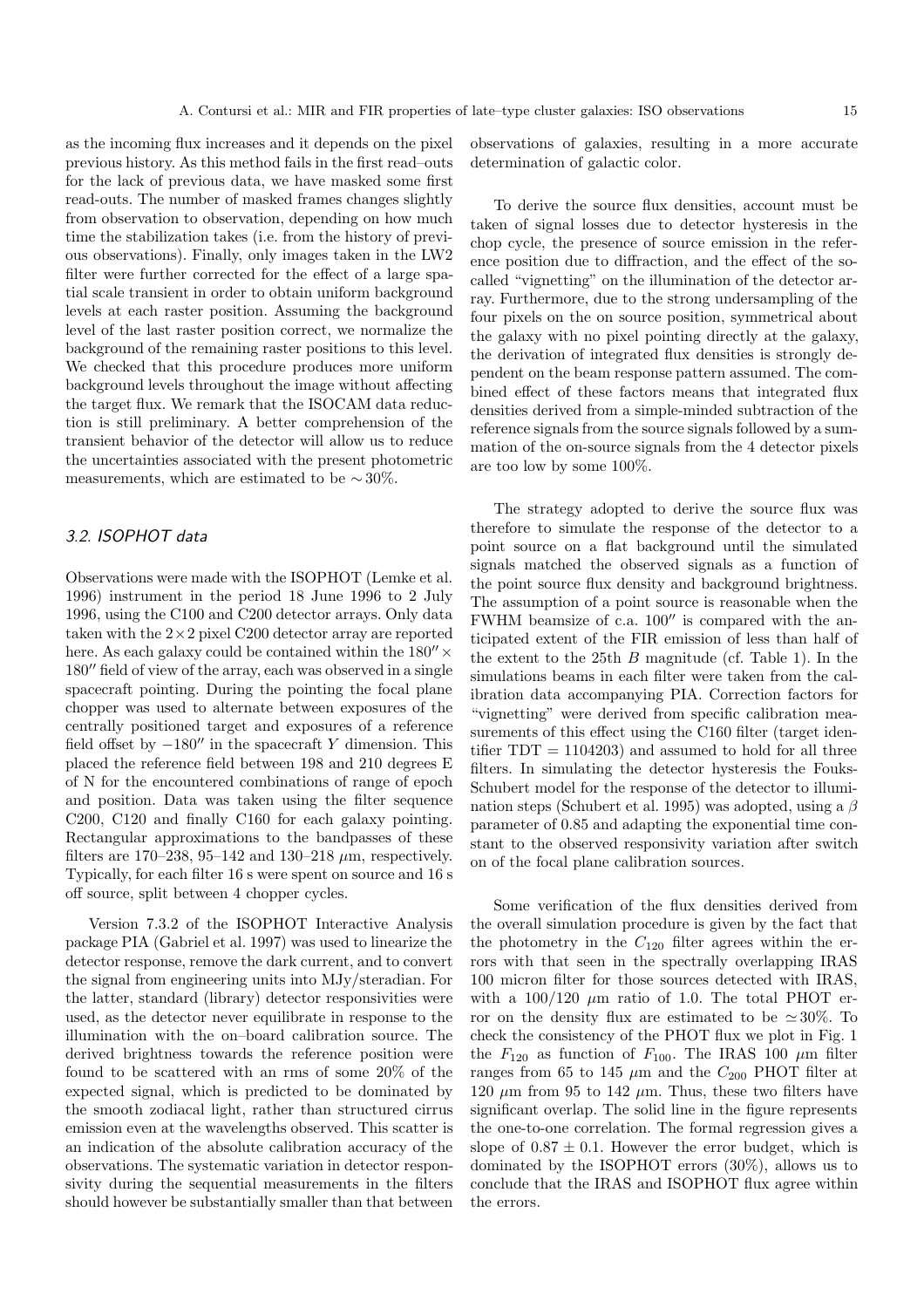**Table 3.** MIR (ISOCAM) and FIR (ISOPHOT) integrated flux

| CGCG   | 6.75 $\mu$ m | rms      | $15 \mu m$ | rms       | $120~\mu{\rm m}$ | rms  | $175~\mu{\rm m}$ | rms  | $200~\mu{\rm m}$ | rms      |
|--------|--------------|----------|------------|-----------|------------------|------|------------------|------|------------------|----------|
|        | mJy          |          | mJy        |           | Jy               |      | Jy               |      | Jy               |          |
| (1)    | (2)          | (3)      | (4)        | (5)       | (6)              | (7)  | (8)              | (9)  | (10)             | (11)     |
| 97062  | 8.16         | 2.45     | $7.26\,$   | 2.18      | 0.50             | 0.20 | 0.58             | 0.05 | 0.45             | 0.12     |
| 97073  | 5.45         | 1.63     | 6.82       | 2.04      | 0.90             | 0.18 | 0.63             | 0.06 | 0.45             | 0.16     |
| 97079  | 7.12         | 2.13     | $8.33\,$   | 2.50      | 0.72             | 0.14 | 0.48             | 0.15 | 0.54             | 0.35     |
| 97087  | 38.84        | 11.65    | 43.45      | 13.03     | 2.95             | 0.31 | 3.12             | 0.31 | $2.25\,$         | 0.36     |
| 97138  | 3.47         | 1.00     | 2.39       | 0.71      | 0.63             | 0.07 | 0.44             | 0.06 | 0.31             | 0.41     |
| 160020 | 13.64        | 4.10     | 15.11      | 4.53      | 0.58             | 0.24 | 0.87             | 0.08 | 0.89             | 0.31     |
| 160026 | 9.77         | 2.93     | 10.64      | $3.20\,$  | 0.81             | 0.39 | 0.69             | 0.07 | 0.34             | 0.27     |
| 160055 | 29.48        | $8.84\,$ | 34.63      | 10.38     | 2.65             | 0.34 | 2.42             | 0.37 | 2.31             | 0.35     |
| 160067 | 12.52        | 3.75     | 14.00      | 4.20      | 0.66             | 0.11 | 0.60             | 0.05 | 0.20             | 0.24     |
| 160076 | 2.73         | 0.82     | 2.33       | 0.70      | 0.38             | 0.10 | 0.57             | 0.14 | 0.36             | 0.20     |
| 160086 | 6.66         | 2.00     | 6.33       | 1.90      | 0.38             | 0.12 | 0.33             | 0.06 | 0.60             | 0.60     |
| 160088 | 23.33        | 7.00     | 22.36      | 6.70      | 0.92             | 0.16 | 1.03             | 0.12 | 0.84             | 0.15     |
| 160095 | 21.73        | 6.51     | 19.50      | 5.85      | 0.85             | 0.19 | 1.16             | 0.12 | 0.94             | 0.37     |
| 160127 | 4.31         | 1.29     | 4.19       | 1.26      | 0.51             | 0.13 | 0.41             | 0.08 | 0.28             | 0.25     |
| 160128 | 4.27         | 1.28     | 4.87       | 1.46      | 0.50             | 0.25 | 0.57             | 0.09 | 0.59             | 0.30     |
| 160139 | 4.28         | 1.28     | 6.06       | 1.83      | 0.49             | 0.13 | 0.43             | 0.05 | 0.18             | 0.12     |
| 160252 | $28.30\,$    | 8.50     | $34.05\,$  | $10.20\,$ | $2.59\,$         | 0.43 | 2.37             | 0.33 | 2.06             | $0.76\,$ |
| 160260 | 50.34        | 15.10    | 54.39      | 16.32     | 2.43             | 0.44 | 1.96             | 0.25 | 1.45             | 0.47     |



**Fig. 1.** The 120 (PHOT) flux as function of the 100 (IRAS) flux for all the observed galaxies. The solid line represents the one-to-one correlation

## **4. Results**

#### 4.1. MIR and FIR flux

All galaxies but one have been detected at all wavelengths. Twelve out of eighteen galaxies are not resolved by ISOCAM. MIR images of the resolved galaxies (CGCG 160055, CGCG 160088, CGCG 160095, CGCG 160252, CGCG 160260 and CGCG 97087) at 6.75 and  $15 \mu m$  are shown in Fig. 2. Observations taken in July 1996 and June 1997 have been averaged after rebinning to the same pixel size (i.e.  $3''/$ pixel only for CGCG 160055 and CGCG 160252). Integrated flux in the MIR and FIR bands of all target galaxies are given in Table 3 organized as follows:

Column 1: CGCG name;

Columns 2, 3: 6.75  $\mu$ m flux with uncertainty (in mJy); Columns  $4$ , 5: 15  $\mu$ m flux with uncertainty (in mJy); Columns 6, 7: 120  $\mu$ m flux with uncertainty (in Jy); Columns 8, 9: 175  $\mu$ m flux with uncertainty (in Jy); Columns 10, 11: 200  $\mu$ m flux with uncertainty (in Jy). The background levels at 7 and 15  $\mu$ m (mJy/arcsec<sup>2</sup>) are listed in Table 4 and are consistent with those extrapolated from the IRAS all-sky survey.

# 4.2. Positional uncertainty of the ISOCAM observations

The celestial coordinates of the target galaxies are known with  $\sim$  1" accuracy (see Gavazzi & Boselli 1996). The LW2 and LW3 positions are consistent with one another because they were obtained in rapid sequence during the same satellite orbit and they are expected to be known with  $6''-10''$  uncertainty (ISO Observer's Manual). Actually, the absolute pointing accuracy of the ISO satellite is  $\sim$  3'', but most of the position uncertainties comes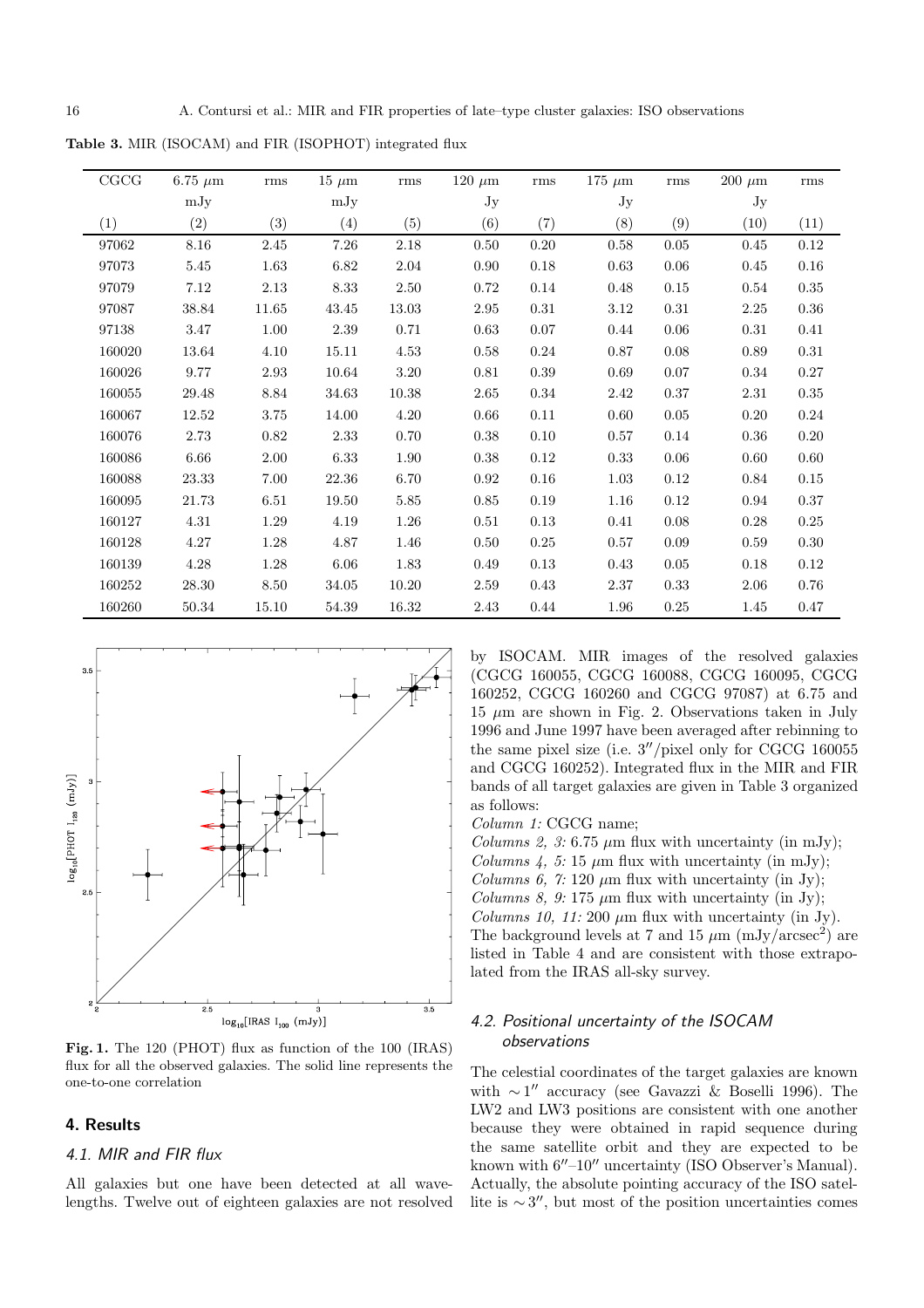



 $\mathcal{C}$  (d) and (d) and (d) and (d) and (d) and (d) and (d) and (d) and (d) and (d) and (d) and (d) and (d) and (d) and (d) and (d) and (d) and (d) and (d) and (d) and (d) and (d) and (d) and (d) and (d) and (d) and (d)



**Fig. 2.** ISOCAM images of galaxies CGCG 160055, CGCG 160088, CGCG 160095, CGCG 160252, CGCG 160260 and CGCG 97087. Contours at 15  $\mu$ m (LW3) are superposed to the 6.75  $\mu$ m (LW2) maps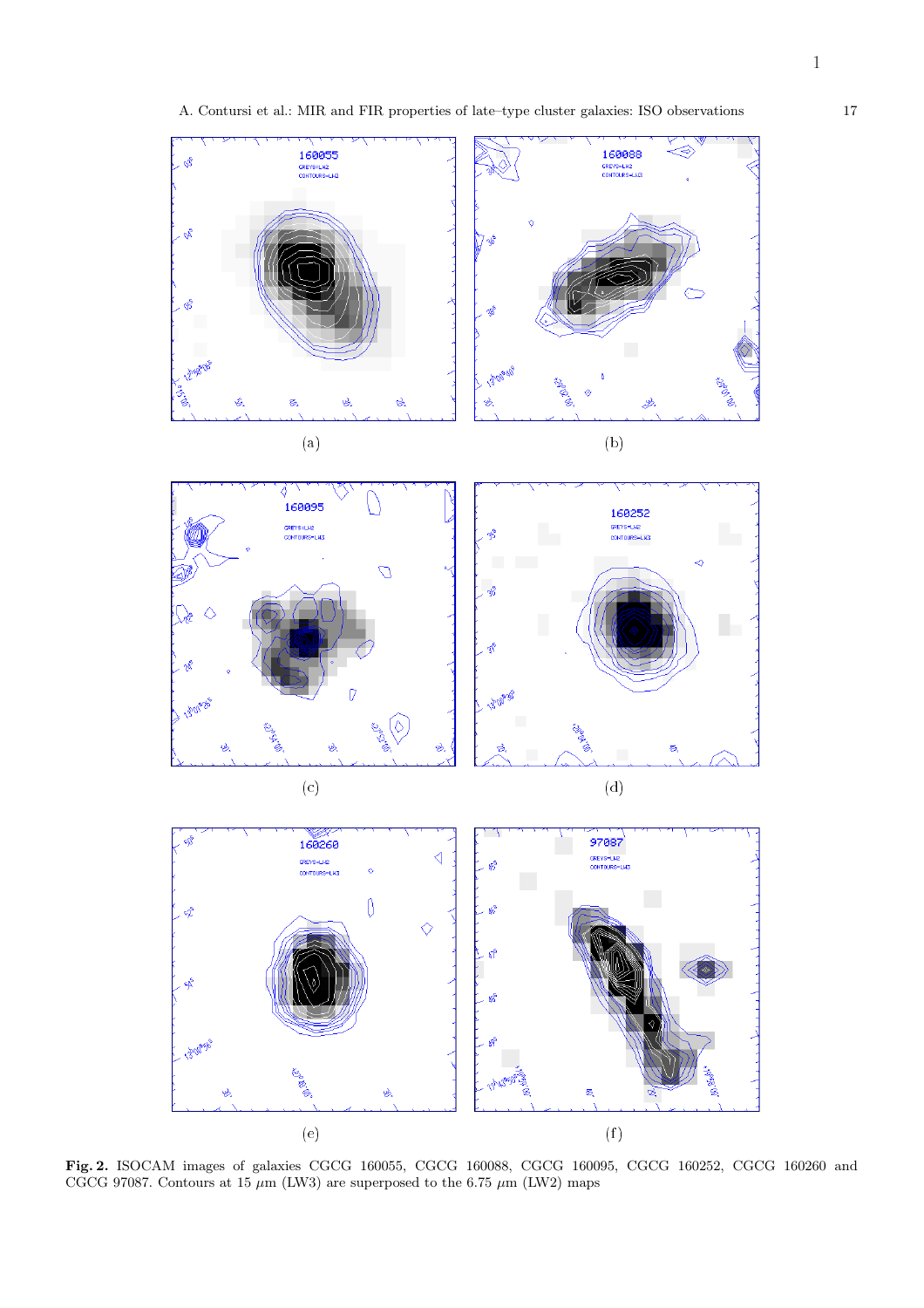**Table 4.** The background average levels in the LW2 and LW3 filters for each cluster

|                   | $6.75 \mu m$ |                         | $15 \mu m$ |
|-------------------|--------------|-------------------------|------------|
|                   |              | mJy/arcsec <sup>2</sup> |            |
| Coma              | 0.09         |                         | 0.48       |
| A <sub>1367</sub> | 0.16         |                         | 0.84       |

from the jitter lens displacement, giving a total error up to  $\sim 10''$ . The average offsets between the optical and MIR peaks (assumed to be coincident) of the present data are found to be  $3.5''$  and  $5.7''$  in RA and Dec respectively. Some objects have individual positional errors up to  $10^{\prime\prime}$ . Therefore MIR images have been re-centered on the optical ones.

## 4.3. MIR surface brightness distribution and star formation properties

Most of the observed galaxies are faint and/or not resolved by CAM. It is thus not possible to analyze their MIR surface brightness distribution in any detail. Images in the LW2 filter are marginally more extended than the LW3 ones. This is partly an artifact due to the higher background at 15  $\mu$ m than at 6.75  $\mu$ m (see Table 4). The LW2 and LW3 surface brightness distribution do not significantly differ. The MIR emission is generally peaked at the center and decreases smoothly throughout the disk. However CGCG 97087, CGCG 160088 and CGCG 160095 show an extended IR emission and some structure. Some secondary peaks are visible at 6.75  $\mu$ m and not at 15  $\mu$ m probably because of the slightly different PSF at the two wavelengths.

Figures 3 and 4 show the comparison between the 6.75  $\mu$ m (LW2) and the H $\alpha$  surface brightness distributions smoothed at the ISO resolution ( $\simeq$  7'') for the resolved galaxies<sup>2</sup>. H $\alpha$  images taken from Gavazzi et al. (1998), refer to the "net" frames (obtained by subtracting the off-band from the on-band frames) and are taken as indicators of the galaxies star formation rates (SFRs). The majority of the resolved galaxies have their MIR emission more extended than the net  $H\alpha$  emission. In CGCG 97138 (not shown here), CGCG 160088 and CGCG 160260 (see Figs. 2 and 3) the MIR emission is centrally peaked, contrary to the  $H\alpha$  distribution.

The analysis of the spectral energy distribution of a complete, optically selected sample of late-type galaxies in the Virgo cluster has shown that their MIR emission could arise from both dust or photospheric emission from cool stars (i.e. giants and supergiants), this last contribution being more important in quiescent, early-type spiral (Boselli et al. 1998). The total MIR emission of the target

galaxies is mostly due to dust, because the 6.75 and 15  $\mu$ m flux are much higher than the Rayleigh–Jeans tail emission of the coolest stellar populations (see the Spectral Energy Distributions in Fig. 6). On the other hand, the fact that the MIR emission does always peak in the galaxy centers could suggest that here the stellar contribution is significant. To check this, we evaluated the cool stellar contribution at 6.75  $\mu$ m in the disks and the bulges of the resolved galaxies. We represent the coldest stellar population emission with a black body at 3500 K, whose amplitude is chosen in order to fit the  $J$ ,  $H$  and  $K$  flux. For each pixel in the  $H$  images, we calculate the values that it would have at  $6.75 \mu m$  (LW2 filter) according to this black body emission. In other words we obtained the map of the stellar contribution at 6.75  $\mu$ m. We finally performed photometry on these images smoothed at the ISO resolution, considering two apertures corresponding to the disks and the bulges, to evaluate the contribution of the stellar emission at 6.75  $\mu$ m and we compared it with the ISOCAM LW2 value. We find that the dust emission dominates at  $6.75 \mu m$  in both disks and bulges of all galaxies except in the bulge of CGCG 160095, where the stars contribute up to 50% of the total flux.

# 4.4. CGCG 97087 (U6697)

The MIR emission from this galaxy shows a well resolved extended structure allowing a more detailed analysis. This galaxy, extensively studied by Gavazzi et al. (1984, 1995b), shows a moderately blue color  $((B - H) = 2.2)$ , and a strong star formation rate ( $H\alpha E.W. = 74$  Å). Its head– tail like radio continuum morphology and asymmetric HI profile were interpreted by Gavazzi et al. (1995b) as due to dynamical interaction with the intracluster medium (ICM). Figure 4b shows the 6.75  $\mu$ m contours superimposed on the "net"  $H\alpha$  map. Various HII regions, labeled following Gavazzi et al. (1984) form a ring-like structure. The  $H\alpha$  and MIR emission do not show a one-to-one correspondence. Although the  $H\alpha$  and MIR peaks generally coincide in position, the relative intensities do not match.

Figure 5 shows a one–dimensional scan along the major axis of CGCG 97087 in the H band, "net"  $H\alpha$  line, radio continuum at 1.4 GHz and MIR. These profiles have been obtained by integrating the corresponding images (once smoothed to the MIR resolution) along the minor axis, normalized to A4, i.e. the region of maximum brightness, coinciding with the nuclear region of the galaxy (Gavazzi et al. 1984). The positions of the H $\alpha$ , MIR and radiocontinuum peaks are coincident. Remarkably, the MIR relative intensities of HII regions better match those in the radio continuum, than those of the  $H\alpha$ .

#### 4.5. The spectral energy distributions

The spectral energy distribution from the UV  $(2000 \text{ Å})$  to  $200 \mu m$  of all the target galaxies are shown in Fig. 6.

The H $\alpha$  image of galaxy CGCG 160095 has been smoothed to one half of the ISO resolution. At a resolution of  $7''$  the HII regions disappear, preventing us from studying the relationship between the MIR and the  $H\alpha$  morphology of this galaxy.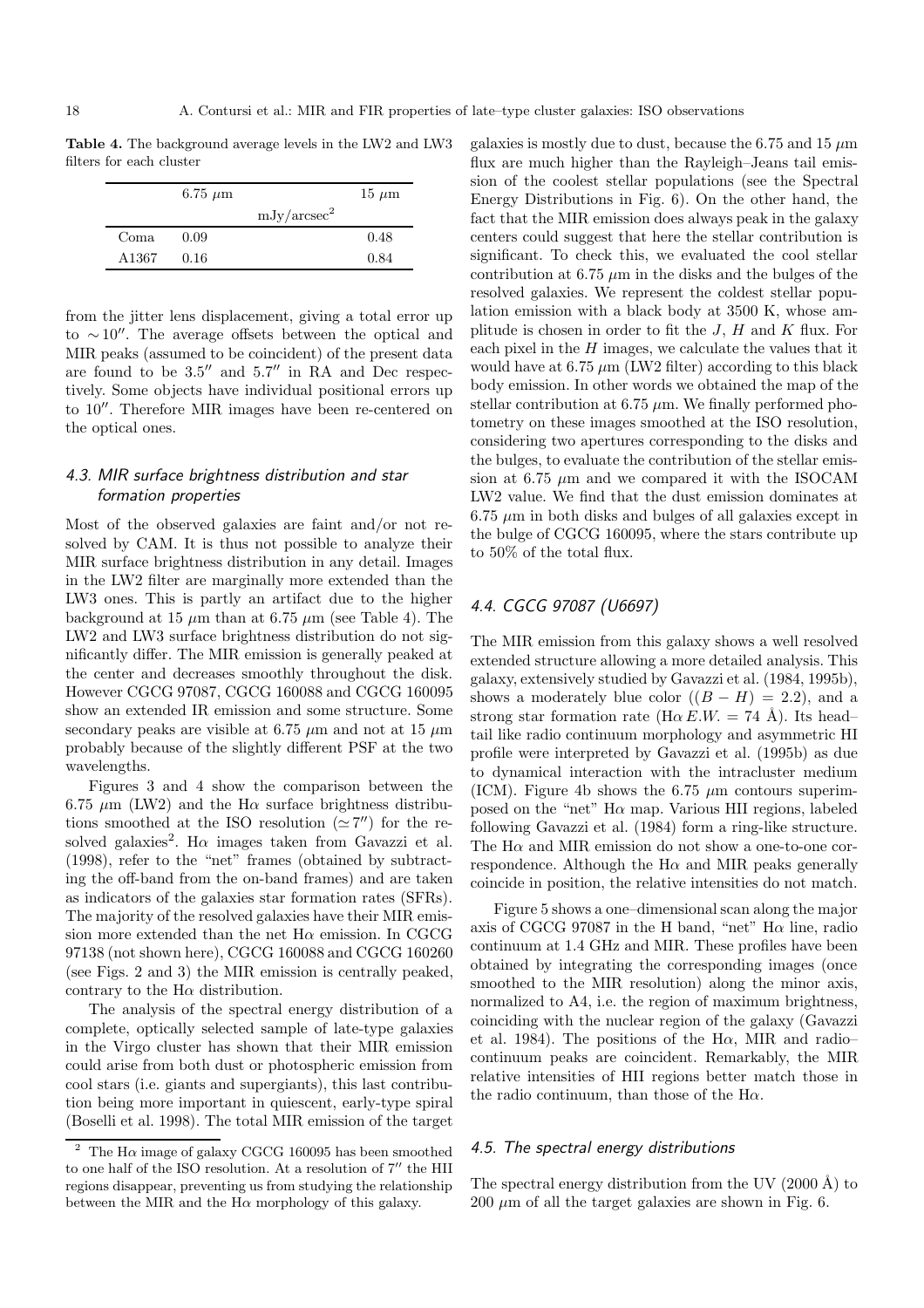

**Fig. 3.** 6.75  $\mu$ m (LW2) contours superposed to the H $\alpha$  images (smoothed to the same resolution) of the resolved galaxies CGCG 160055, CGCG 160088, CGCG 160252 and CGCG 160260

Fluxes are normalized to the  $H$  band flux which is a direct indicator of the galaxy total mass (Gavazzi et al. 1996). This allows us to remove the first-order luminositymass dependence. A black body curve at 3500 K has been used to represent the emission of the colder and older postsequence stars, which in principle may significantly contribute also at MIR wavelengths. For this component, we match the black body intensity to the NIR broad band photometry.

To represent the FIR data (100, 120 175 and 200  $\mu$ m) we adopt a modified black body law  $(B_{\nu} \cdot \nu^2)$  to take into account the emissivity of the big grains. This law is fitted to the data using a  $\chi^2$  fit with two parameters: the temperature and the intensity (i.e. the solid angle  $\Omega$ , see Sect. 4.6). We cannot fit any component in the range between 20 and 60  $\mu$ m since we have only one detection and one upper limit at 60 and 25  $\mu$ m respectively. We do not fit the MIR (LW2 and LW3) data with any thermal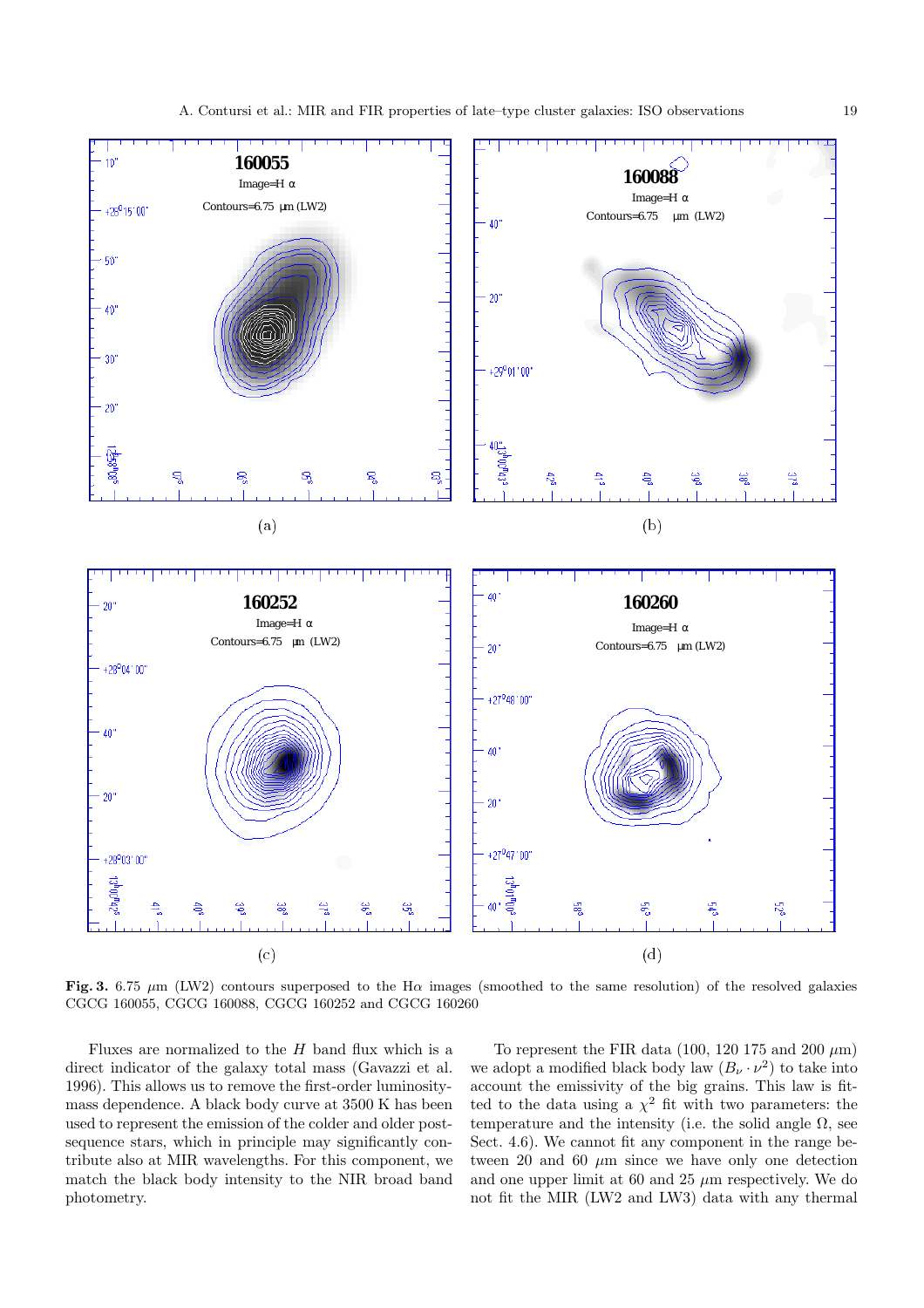

**Fig. 4.** Same as the Fig. 2 but for the best resolved galaxies CGCG 160095 and CGCG 97087. Labels mark the HII regions discussed individually in the text



**Fig. 5.** One-dimensional profiles at various wavelengths along the plane of the galaxy CGCG 97087. Data have been smoothed to the ISOCAM resolution. Flux are normalized to the flux in A4

component, because these grains are not supposed to be in thermal equilibrium. The FIR fitted temperatures range from 17 to 29 K and they are listed in Col. 2 of Table 5. We note that most of the galaxies have average temperatures between 20 and 23 K. Temperature uncertainties derive from the uncertainty on the PHOT photometry, which is  $\sim$  30% and the uncertainty on the assumed big grain emissivity. To evaluate the latter uncertainty we fitted a modified black body from 100 to 200  $\mu$ m assuming an  $\beta = 1.5$ . Grain emissivities larger than 2 or smaller than 1.5 have not been observed at these wavelengths in average interstellar medium conditions of normal galaxies (see Alton et al. 2000 and references therein). The temperatures obtained are ∼ 15% smaller than the values given in Table 5. Thus the total error on the fitted temperatures is 35%.

#### 4.6. The dust content

The SED fit parameters (temperature and intensity) can be used to derive the dust mass of the target galaxies via the relation:

$$
M_{\mathbf{d}} = (S_{\nu} \cdot D^2) / (K_{\nu} \cdot B_{\nu} \nu^2) \tag{2}
$$

where  $S_{\nu}$  is the observed flux at the frequency  $\nu$ ; D is the galaxy distance,  $K_{\nu}$  is the mass absorption coefficient of grains, and  $B_{\nu} \nu^2$  is the modified Planck law used to fit the FIR data. We adopt a Draine & Lee (1984) model for grains. An exponent  $\beta = 2$  for the grain emissivity value seems the most appropriate for normal, late-type galaxies as determined from the spectral energy distribution of nearby galaxies observed in the FIR and submillimetric wavelength range (Bianchi et al. 1999b). The extrapolated mass absorption coefficient at 100  $\mu$ m for a  $\nu^2$  emissivity law is equal to  $K_{100 \mu m} = 90 \text{ cm}^2 \text{ g}^{-1}$ . Since  $S_{\nu} = \Omega \cdot B_{\nu} \nu^2$ , where  $\Omega$  is the solid angle,  $\log S_{\nu} = \log(B_{\nu} \nu^2) + \log \Omega$ , the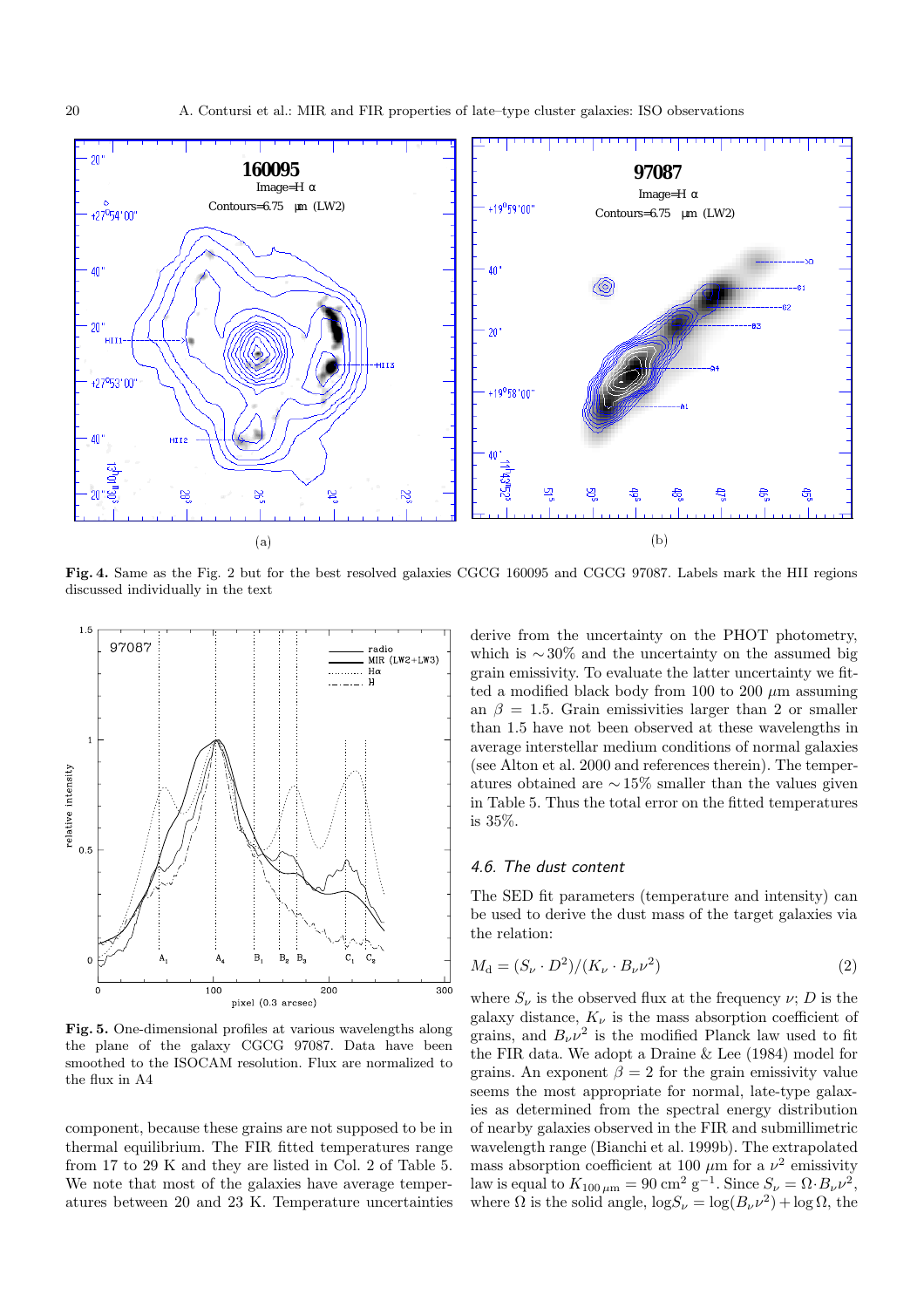

A. Contursi et al.: MIR and FIR properties of late–type cluster galaxies: ISO observations 21

Fig. 6. Spectral Energy Distribution (SEDs) from the UV (2000 Å) to the FIR (200  $\mu$ m) of the sampled galaxies. Energies are normalized to the flux in the H band (1.65  $\mu$ m). A black body at T = 3500 K has been used to represent the cold stellar population which may contribute also at MIR wavelengths. A gray body law has been fitted to the FIR 100–200  $\mu$ m data points. The dust fitted temperature are marked. Open circles indicate upper limits

last term being the offset necessary to fit the adopted law to the data. The derived dust masses and dust to gas ratios (see Sect. 5.4) are listed in Table 5.

# **5. Discussion**

#### 5.1. AIB carriers

The spectral energy distributions in Fig. 6 show that the MIR (6.75 and 15  $\mu$ m) flux of all galaxies except CGCG 160095 are higher than the Rayleigh–Jeans tail of the coldest stellar component. This means that the total MIR emission in these galaxies is dominated by dust. The ISOCAM images of the galaxies resolved at 6.75 and  $15 \mu m$  clearly show that the dust component emitting at these wavelengths is rather uniformly distributed over the disks. Since MIR emission arises principally from aromatic macro-molecules and very small grains transiently heated primarily by UV photons we expect to detect MIR emission around the star forming regions. We instead observe MIR emission also away from the HII regions. For example, galaxies CGCG 160260 and CGCG 160095 (see Figs. 3 and 4) show a diffuse MIR emission throughout their disks also where no  $H\alpha$  emission is detected. We conclude that AIB carriers are present all over the disks and that, far from HII regions, they are excited by non–ionizing photons. This result is in agreement with other MIR observations. The Circular Variable Filter (CVF) data of the vdB133 reflection nebula presented in Uchida et al. (1998) and the CAM observations of M 31 (Pagani et al. 1999) clearly show that AIB carriers can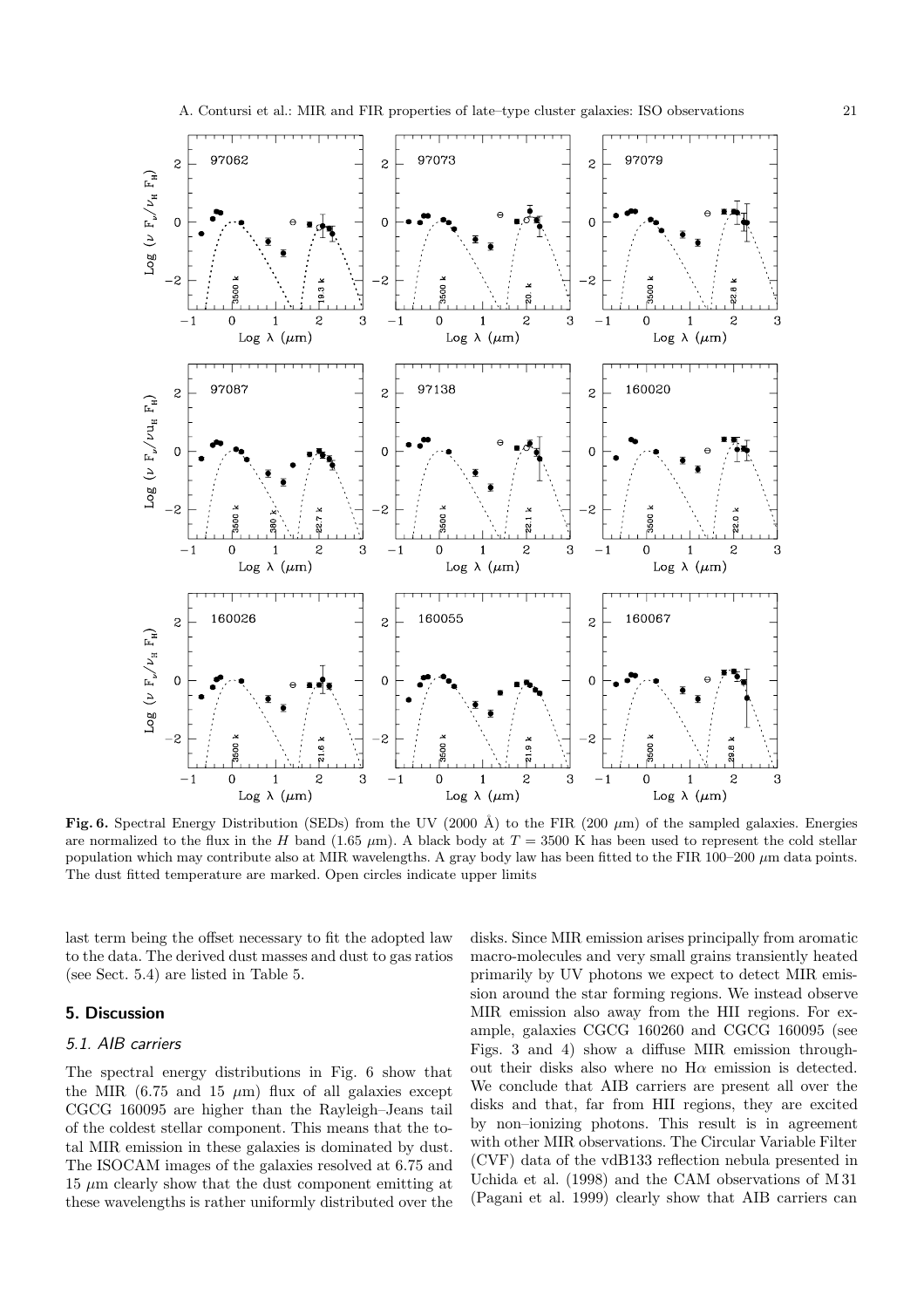

**Fig. 6.** Continued

be excited also by visible photons. In particular, Pagani et al. (1999) show that UV excitation dominates over visible excitation only when the UV/visible intensity ratio is larger than about 2 times that in the solar neighborhood. Indeed, one expects the same result in low metallicity environments where UV photons can freely travel far away from the sites of massive star formation, producing excitation of the AIB carriers all over the disks. However, this is unlikely for the analysed galaxies whose metallicities are in the range  $0.7 Z_{\odot} < Z < 1.5 Z_{\odot}$  (Gavazzi et al., in preparation).

The relationship between the MIR emission and the star formation properties of the galaxies under study is rather complex. The two reddest and most HI–deficient galaxies in the sample (CGCG 160260 and CGCG 160095) behave differently. CGCG 160260 hardly shows any MIR–  $H\alpha$  morphological correspondence, which could partly derive from the insufficient angular resolution of ISOCAM, while CGCG 160095, beside its diffuse MIR components, shows MIR emission peaks on the HII regions visible in

 $H\alpha$ . The only other galaxy sample which shows MIR peaks on the HII regions is CGCG 97087. However, this galaxy has star formation properties very different from those of CGCG 160095, the former galaxy being one of the bluest and most active sources, the latter being the reddest and most quiescent galaxy in our sample. In Sect. 4.4 we remarked that the relative intensities of the  $H\alpha$  features in CGCG 97087 (Fig. 5) do not match those in the MIR. The ISRF in these regions could be sufficiently high to destroy the AIB carriers (Boulanger et al. 1988) or to heat VSGs to temperatures such that their bulk emission falls in the LW3 wavelength range. Boselli et al. (1997a) found that in late-type Virgo and Coma galaxies the global MIR flux increases with the UV flux only at low and intermediate star formation rates. At higher UV flux the  $7 \mu m$  and, to a lesser extent, the 15  $\mu$ m flux densities, cease to increase with increasing SFR probably because of AIBs destruction. CGCG 97087 is a typical object in this regime.

Cesarsky et al. (1996) and Contursi et al. (1998, 2000) showed that for UV ISRF higher than  $10^3$  times that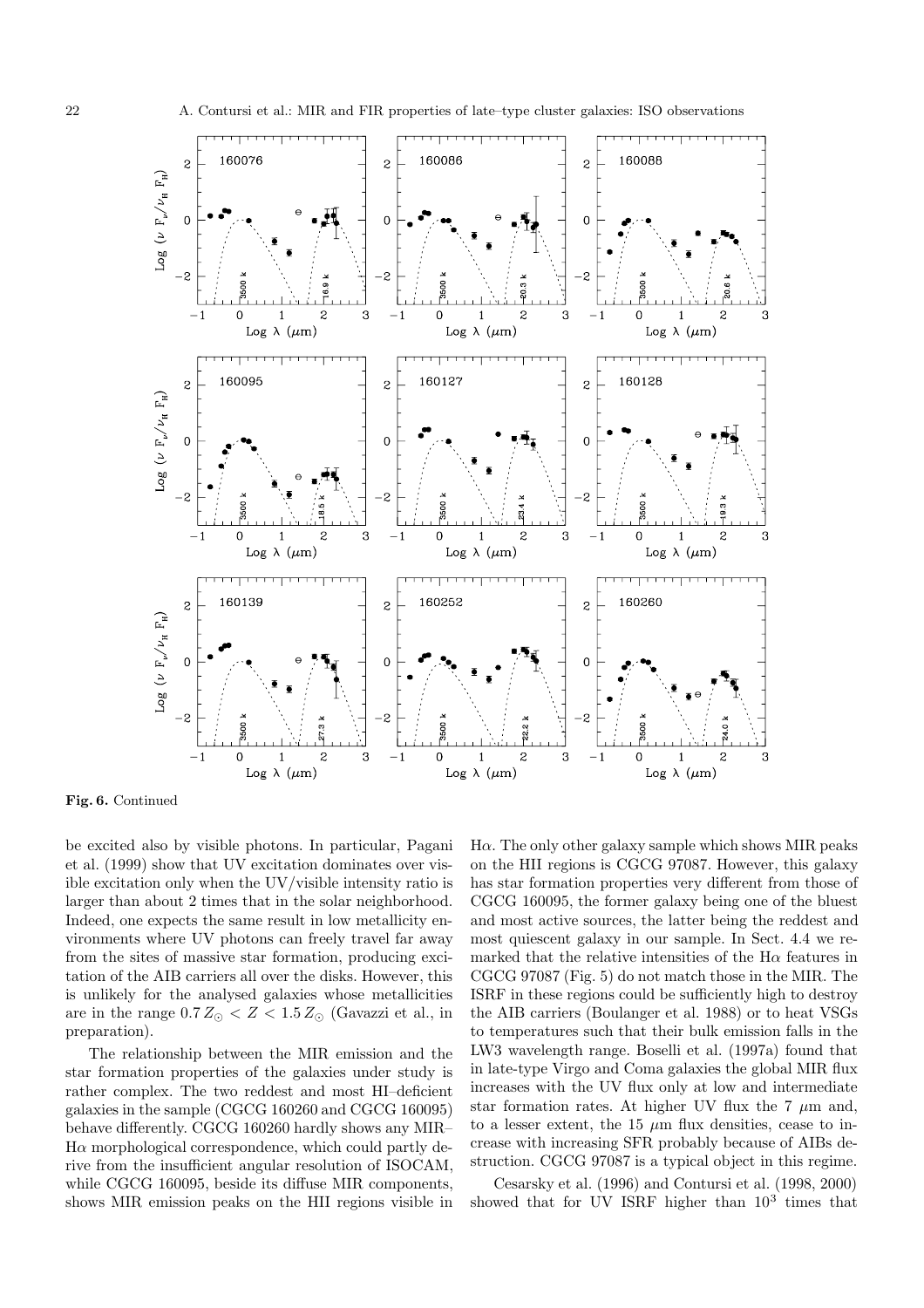**Table 5.** The cold dust temperatures, apparent dust masses and apparent total dust to gas  $(M_{\text{HI}} + M_{\text{H}_2})$  ratios. For CO undetected galaxies the total dust to gas ratio is an upper limit. For 160076, not observed in CO, we assume  $M_{\rm H_2} = 0.1 \times M_{\rm HI}$ as in Boselli et al. (1997b)

| CGCG   | $T_{\rm dust}$ | $M_{\rm dust}$     | 士                | $M_{\rm dust}/M_{\rm gas}$ |
|--------|----------------|--------------------|------------------|----------------------------|
|        | Κ              | $10^6$ $M_{\odot}$ | $10^6 M_{\odot}$ | $10^{-3}$                  |
| (1)    | (2)            |                    | (3)              | (4)                        |
| 97062  | 19.3           | 3.5                | 1.2              | $2.8\,$                    |
| 97073  | 20.0           | 3.3                | 1.1              | 6.6                        |
| 97079  | 22.8           | 1.9                | 0.7              | 1.7                        |
| 97087  | 22.7           | 9.8                | 3.4              | 4.8                        |
| 97138  | 22.1           | 1.6                | 0.5              | 2.1                        |
| 160020 | 20.8           | 4.7                | 1.6              | 6.9                        |
| 160026 | 21.6           | 2.5                | 0.9              | 6.1                        |
| 160055 | 21.9           | 11.4               | 4.0              | 4.4                        |
| 160067 | 29.8           | 0.6                | $0.2\,$          | 1.1                        |
| 160076 | 17.0           | 6.3                | 2.2              | 9.4                        |
| 160086 | 20.3           | $2.8\,$            | 1.0              | 8.2                        |
| 160088 | 20.6           | 5.4                | 1.9              | 2.3                        |
| 160095 | 18.5           | 9.4                | 3.3              | $3.2\,$                    |
| 160127 | 23.4           | 1.3                | 0.5              | 1.5                        |
| 160128 | 19.3           | 4.4                | 1.5              | 6.1                        |
| 160139 | 27.4           | 0.6                | $0.2\,$          | 0.4                        |
| 160252 | 22.2           | 10.0               | 3.5              | 5.6                        |
| 160260 | 24.0           | 5.9                | 2.0              | 1.7                        |

of the solar neighborhood the  $15/6.75 \mu m$  ratio increases. This might be due either to the destructions of AIB carriers that dominate the emission at 6.75  $\mu$ m or to an increase of the 15  $\mu$ m emission due to the contribution of VSGs heated to higher temperatures. To check this hypothesis, we measured the MIR flux of the resolved HII regions marked in Figs. 4a and 4b of CGCG 160095 and CGCG 97087. The  $15/6.75 \mu m$  ratios are listed in Table 6.

The fact that the  $15/6.75 \mu m$  ratios of HII regions in CGCG 97087 are higher than those in CGCG 160095 shows that destruction of AIB carriers and/or the heating of VSGs or BGs at high temperatures are more likely going on in CGCG 97087. In CGCG 160095, where the stellar contribution to the MIR emission is important (see Fig. 7), the interstellar radiation field is probably not sufficient to destroy AIBs carriers, even in its HII regions.

#### 5.2. Very small grains

The average  $15/6.75 \mu m$  flux ratio of the present galaxies is  $\simeq$  1, very similar to the value found by Cesarsky et al. (1996a) and by Abergel et al. (1996) for relatively quiet regions in our Galaxy such as NGC 7023 and  $\rho$  Ophiuchi and by Pagani et al. (1999) in M 31. These galaxies lie also in the quiescent region of the Vigroux et al. (1999) and Dale et al. (2000) IR color-color diagram, which plots the 6.75/15  $\mu$ m CAM ratio as a function of the 60/100  $\mu$ m IRAS colors, the latter ranging from 0.3 to 0.7. Their MIR colors are also similar to those of normal spiral galaxies belonging to the Virgo sample analyzed by Boselli et al. (1998). Values of  $15/6.75 \ \mu \text{m} > 1$  are expected in regions where the UV ISRF becomes higher than  $10^{3-4}$  times the local ISRF (Cesarsky et al. 1996b, 1996a; Contursi et al. 1998) and lower values where the contribution of the cold stellar emission at  $6.75 \mu m$  becomes relevant. The increasing of the  $15/6.75 \mu m$  with the galaxy activities is due to the increasing contribution of hot VSGs at 15  $\mu$ m and the partial destruction of AIB carriers in high interstellar radiation field environments. Thus, for the observed galaxies, the global contribution of VSG or hot BG emission in the wavelength range covered by the LW3 filter is small or negligible. The average ISRF in the target galaxies is never high enough to heat VSGs to high temperatures  $(\simeq 300 \text{ K})$  except in highly excited HII regions. Thus, the bulk of the emission at MIR wavelengths is primarily due to the AIB carriers. These MIR properties are characteristic of the photo-dissociation regions (PDRs) (Cesarsky et al. 1996b; Contursi et al. 1998, 2000).

In normal galaxies we expect the bulk of the VSG emission being at  $\lambda > 20 \mu$ m. Unfortunately most galaxies in our sample are undetected by IRAS at  $25 \mu m$ . However, the SEDs of the four galaxies detected at 25  $\mu$ m (see Fig. 6) clearly show that the fitted FIR cold component between 100 and 200  $\mu$ m cannot account for the 25 and  $60 \mu m$  observed flux, so that another hotter component has to be invoked. Our sample as a whole provides further evidence for such a component: the 60  $\mu$ m data point often lies above the FIR fitted component and the upper limits at  $25 \mu m$  do not rule out its existence. This additional dust component could arise from both VSGs and/or BGs hotter than those contributing at  $\lambda > 100 \ \mu \text{m}$ . Consequently our data are not in disagreement with the Désert et al. (1990) dust model; the existence of VSGs is probably a general characteristic of disks in normal galaxies.

# 5.3. Big grains

Table 5 shows that the bulk of the observed galaxies has a relatively cold dust component with temperatures  $\simeq$  20–23 K. These temperatures agree with those obtained recently from Bianchi et al. (1999a) for a sample of seven spiral normal galaxies. To check if the FIR flux ratios trace correctly the temperatures of the cold dust we plot them in Figs. 7a–d as a function of the 60/100, 100/175, 120/175 and  $100/200 \mu m$  flux ratios respectively. The FIR ratios are independent from the assumed model. Therefore, if the fitted temperatures have some physical meaning, there should be a correlation between them and the FIR ratios. Figure 7 clearly shows that the fitted temperatures correlate with all the IR ratios but the  $60/100 \mu m$ , the best correlation being that with the  $100/200 \mu m$  color ratio (Fig. 7d). This suggests that the FIR 60/100 ratio cannot be used to trace the cold dust temperature. This is probably due to a non negligible contribution of the VSGs to the 60  $\mu$ m emission. Mayya & Rengarajan (1997)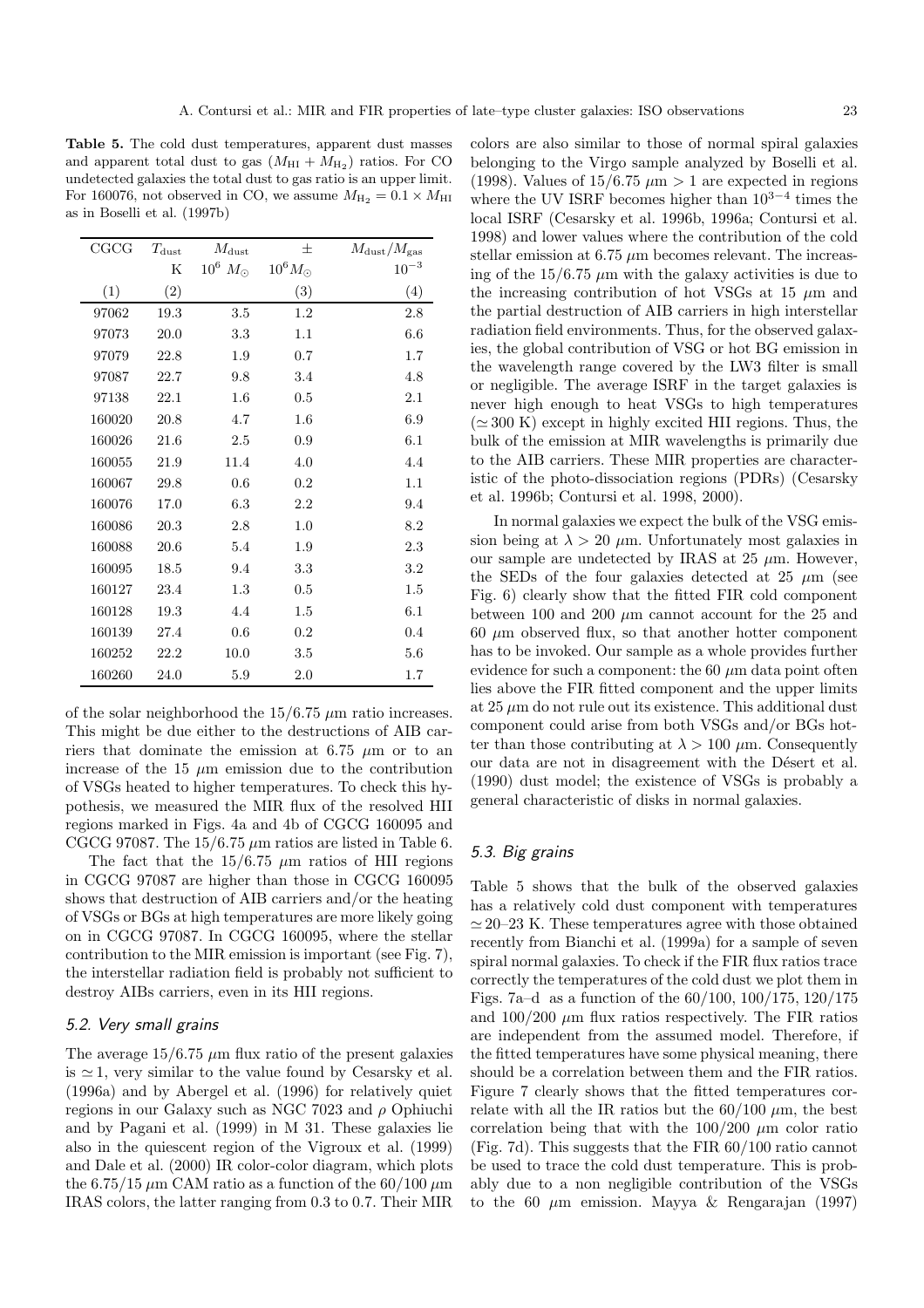

**Fig. 7.** The fitted temperatures as a function of the FIR color temperatures. The correlation coefficients r are given in the upper-left of each plot

**Table 6.** The  $15/6.75 \mu m$  ratios of HII regions in galaxies CGCG 160095 and CGCG 97087 labeled in Figs. 3a and 3b

| CGCG 160095      | $15/6.75 \ \mu m$ |
|------------------|-------------------|
| HII <sub>1</sub> | 1.00              |
| HII <sub>2</sub> | 0.96              |
| HII 3            | 0.96              |
| Nucl.            | 0.70              |
| CGCG 97087       | $15/6.75 \ \mu m$ |
| $C_1+C_2$        | 1.50              |
| $B_3$            | 1.31              |

showed that VSGs can contribute up to 60% of the flux at  $60 \mu m$  beyond half the disk radius in spiral galaxies. For these reasons we expect the infrared flux beyond 100  $\mu$ m being a better tracer of the BGs emission. Figure 8 shows the relationships between the infrared flux at 200, 175, 120, 100 and 60  $\mu$ m normalized to the H band flux as function of the  $H\alpha E.W$ . The correlation coefficients obtained show that the poorer correlation is that with the 200  $\mu$ m flux, the others being comparable. The fitted slopes decreases as the wavelength increases, as shown in Fig. 9.

Thus, as expected, the contribution of the youngest stellar population to the dust heating becomes less important towards longer infrared wavelengths.

## 5.4. The dust-to-gas ratio

A determination of the dust to gas ratio, as that derived in the solar neighborhood, is not straightforward since it implies the knowledge of the dust and gas spatial distributions in the target galaxies. In the solar neighborhood the dust to gas ratio is determined from dust and gas column densities (Sodrosky et al. 1994). For the present sample we have only total gas and dust masses (since they are unresolved by ISO). It is reasonable to assume that the cold dust is as extended as the optical disks, and that the HI disk is ∼ 1.8 times larger than the optical one (and similar to the optical for the HI deficient objects) (Cayatte et al. 1994). In these assumptions we can estimate a value of the dust to gas ratio which is directly comparable to that observed in the solar neighborhood (Col. 5 in Table 5). Excluding 2 objects with a poor  $M<sub>dist</sub>$  estimate because of a bad quality fit, we obtain an average dust to gas ratio of  $4.6 \, (\pm 2.4) \, 10^{-3}$ , a value consistent with the solar neighborhood one of  $6.25 \times 10^{-3}$ (Sodrosky et al. 1994).

Figures 10a,b show the relationships between the dust masses and the atomic and molecular gas masses respectively.

Masses have been normalized to the luminosity in the H band to remove the scaling effects. The cold dust mass of the target galaxies is only weakly related to the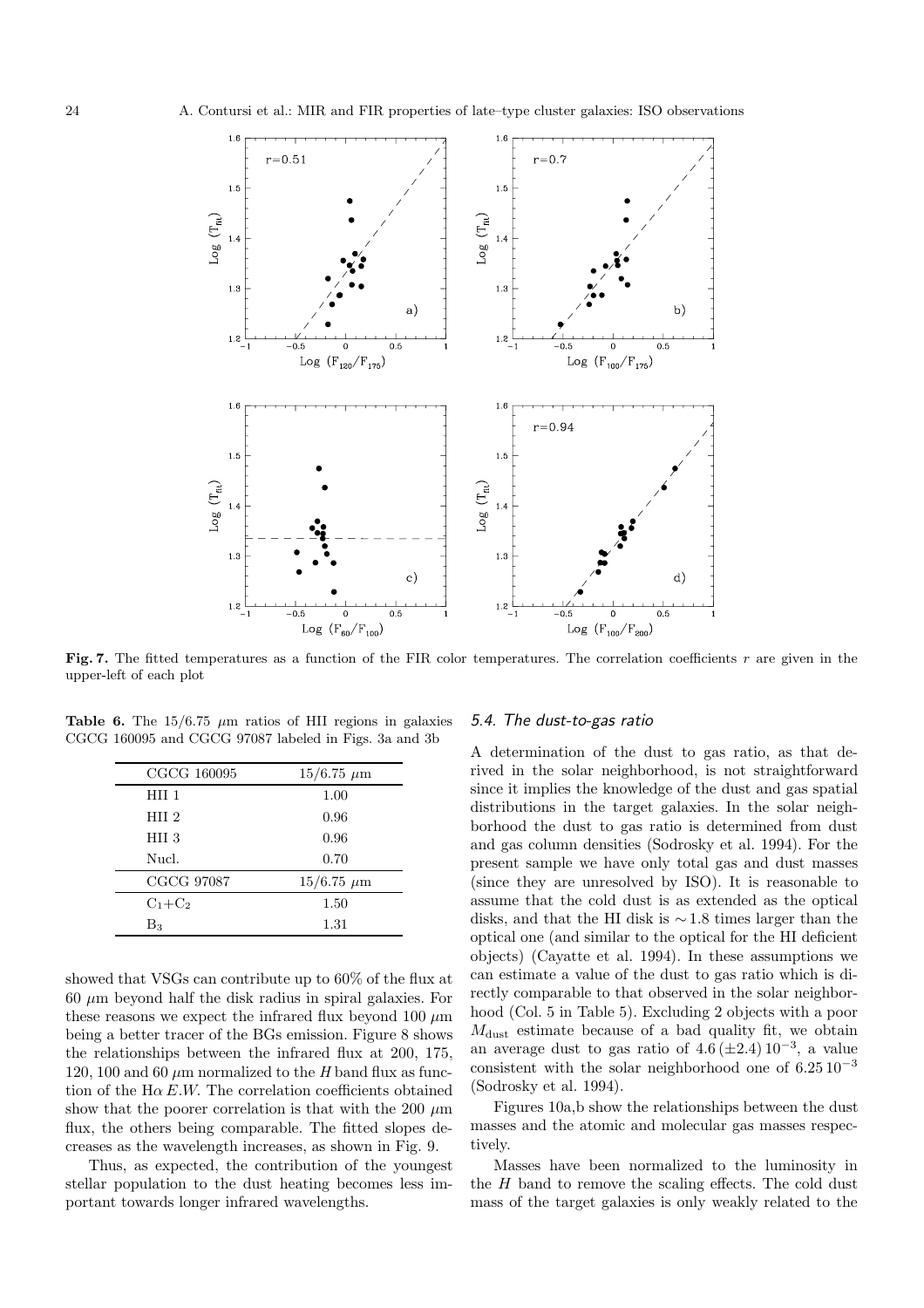

Fig. 8.  $F_{200}$ ,  $F_{175}$ ,  $F_{120}$ ,  $F_{100}$ ,  $F_{60}$  normalized flux as function of H $\alpha$  E.W. in Å and the regression lines



**Fig. 9.** The slopes of the regression lines obtained fitting the IR emission as function of the  $H\alpha E.W$  as a function of wavelength

molecular or atomic gas content, in agreement with Xu et al. (1997), suggesting that big dust grains are associated with both gas phases. This observational result, which should be confirmed with larger samples, does not confirm the strong  $M_{\text{dust}} - M_{\text{H}_2}$  relationship claimed by Young et al. (1989) and Lavezzi et al. (1998) based on dust masses determined from IRAS data, because their 60/100 flux ratio is an unreliable cold dust temperature estimator (see Sect. 5.3).

#### 5.5. Environmental effects

The MIR emission properties of our sample of galaxies cluster do not differ from the typical MIR emission properties of field normal galaxies in agreement with other ISO results (Boselli et al. 1998). Nevertheless, some of the sampled galaxies are HI deficient (see Table 2). This

parameter is defined as the ratio between the HI content of a cluster and a field galaxy of similar type T and size D (Giovanelli & Haynes 1985). The HI reservoir of galaxies with HI  $def > 0.3$  has efficiently been stripped by the ram pressure exerted by the IGM.

The asymmetric HI distribution of the other galaxies of the sample, that would have been removed by the galaxy revolution on time scales of  $\sim 10^8$  years, indicates that ram pressure is still an ongoing process (Gavazzi et al. 1995b). In these galaxies we are probably witnessing the beginning of the stripping process, whose final product will be a complete HI depletion.

As discussed in the introduction, the cold dust is expected to be more extended than the warm dust (Israel et al. 1999; Bianchi et al. 1999a; Krugel et al. 1998). We have shown in Sect. 5.3 that most of the analyzed galaxies have a cold component, even though we do not have any information about its spatial distribution and extension. It would not be surprising that the ram-pressure would be able to strip some cold dust from the outer parts of the galaxy disks.

However from the present sample we found that HIdeficient galaxies have on average dust masses comparable with those of HI-normal objects (Fig. 10a), as observed by Bicay & Giovanelli (1987). This result seems however in disagreement with Doyon & Joseph (1989), who found a deficiency in the dust content in late-type galaxies close to the Virgo cluster core. The lack of a well suited reference sample of isolated galaxies at wavelengths longer than  $100 \mu m$  prevents us from further investigating this issue. Moreover, the PHOT instrument could have not been sensitive enough to detect some of the external cold dust with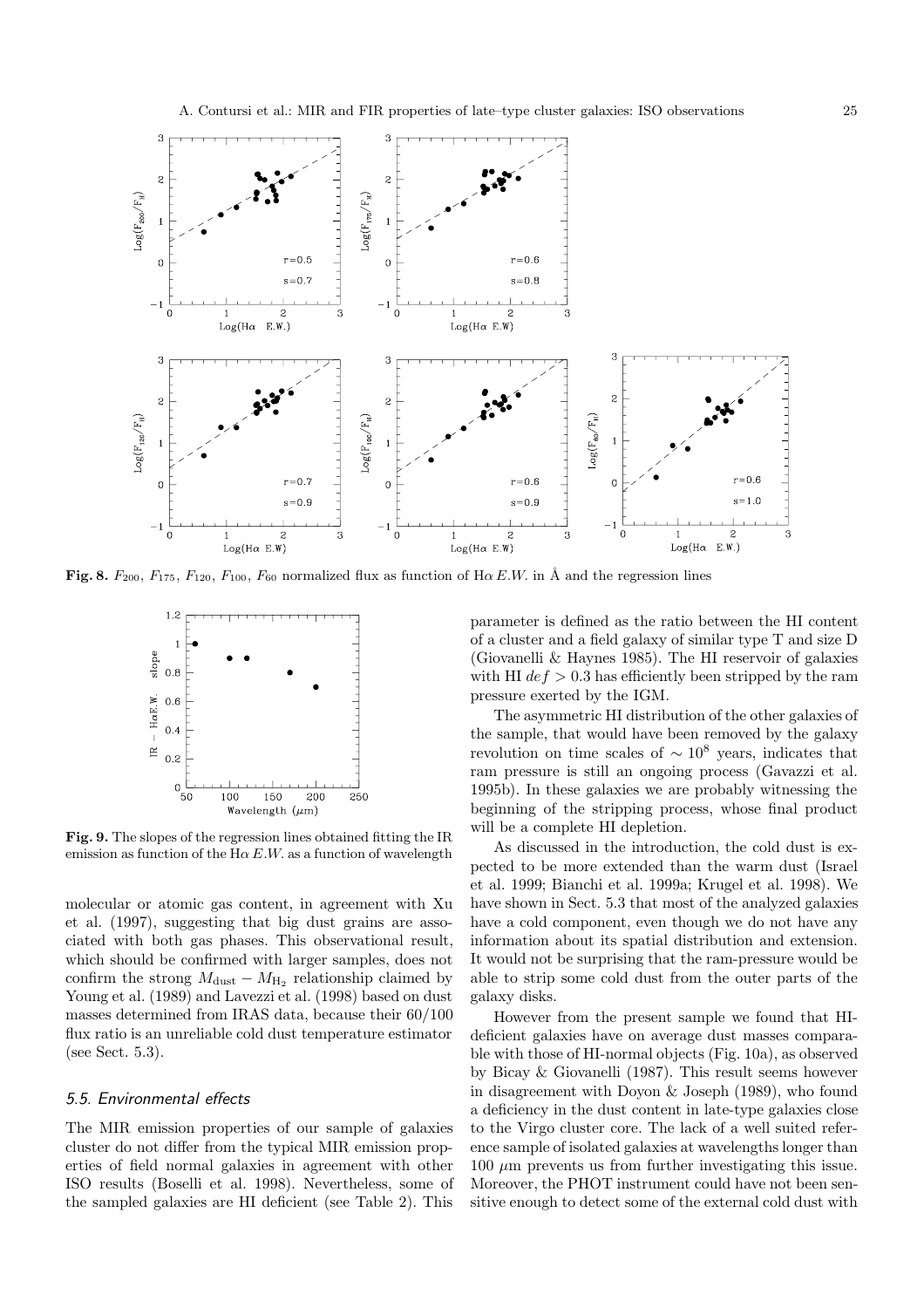

**Fig. 10.** The logarithmic plot of the dust mass versus the HI and H<sup>2</sup> masses

low infrared surface brightness. This might result in underestimating the total dust mass. A conclusive analysis of this issue is pending on future infrared and sub–millimeter missions, like SIRTF and FIRST.

#### **6. Conclusions and summary**

ISOCAM and ISOPHOT observations of 18 late-type galaxies belonging to the Coma and A1367 clusters are presented in this paper. Complementary UV, Optical, NIR and  $H\alpha$  images and  $H\alpha$  and CO line measurements made it possible to investigate the nature of the various dust components and to study the relationships between the dust and the star formation properties and between the dust and the gas (atomic and molecular) content.

Our mains conclusions are the following:

**–** The excitation of the AIB carriers responsible for the MIR emission between 5 and 20  $\mu$ m is a complex phenomenon: in some cases visible photons of the general ISRF are sufficient to produce extended MIR emission throughout galaxy disks far from the sites of massive

star formation. The 6.75 and 15  $\mu$ m properties and the study of the  $15/6.75 \mu m$  ratios suggest that the total MIR spectra of the present galaxies are similar to those of PDR regions, i.e. spectra dominated by AIBs and with relatively flat continua. On the other hand, strong UV radiation fields produced in star formation regions provide the principal source of excitation of local AIB carriers, until the UV radiation field associated with them is strong and hard enough to destroy the AIB carriers. This explains the different MIR and  $H\alpha$ surface brightness distributions;

- **–** A warm dust component dominating the emission in the range  $25-60 \mu m$  is likely to exist in the observed galaxies. It could arise from VSGs and/or hot BGs. Only close to active HII regions the VSGs are heated to such temperatures that their emission becomes important at 15  $\mu$ m, thus increasing the 15/6.75 ratio;
- $-$  A cold BG dust component peaking at  $\simeq$  100  $\mu$ m is present in all galaxies with temperatures  $\sim$  20–23 K. With the present data, we cannot rule out the existence of an even colder dust component;
- **–** The contribution of the youngest stellar population to the cold dust heating becomes smaller going towards long infrared wavelengths;
- **–** The dust to gas ratio of the observed galaxies is comparable to that of the solar neighborhood;
- **–** The weak observed trend between the total dust mass and the molecular and atomic gas content suggests that the cold dust is associated to both gas phases.

Finally, we do not observe any significant difference in the IR emission properties of the present galaxy sample in respect to the IR emission properties observed in normal field galaxies, despite the fact that our sample is dominated by galaxies with disk star formation activities higher than the corresponding galaxies in the field. HI-deficient galaxies have dust masses comparable to unperturbed objects, suggesting that the mechanism responsible for the neutral gas stripping is not able to strip the relatively cold dust.

Acknowledgements. A. Contursi wishes to thank Veronique Buat, Fabienne Casoli, Daniel Dale, George Helou, Susanne Madden, Gary Neugebauer, Marc Sauvage, and Nik Scoville, for useful discussions and the support of the IPAC institute.

#### **References**

- Abergel, A., Bernard, J., Boulanger, F., et al. 1996, A&A, 315, L329
- Allamandola, L. J., Tielens, G., & Barker, J. 1989, ApJS, 71, 733
- Allamandola, L. J., Hudgins, D. M., & Sandford, S. A. 1999, ApJ, 511, 115
- Alton, P. B., Xilouris, E. M., Bianchi, S., et al. 2000, A&A, 356, 795
- Beichman, C. A. 1987, ARA&A, 24, 521
- Bianchi, S., Alton, P. B., & Davies, J. I. 1999a, in Proc. of ISO Beyond Point Sources: Studies of Extended Infrared Emission, ed. R. J. Laureijs, K. Leech, & M. F. Kessler, ESA-SP 455, 2000, p. 149 [astro-ph/9910011]